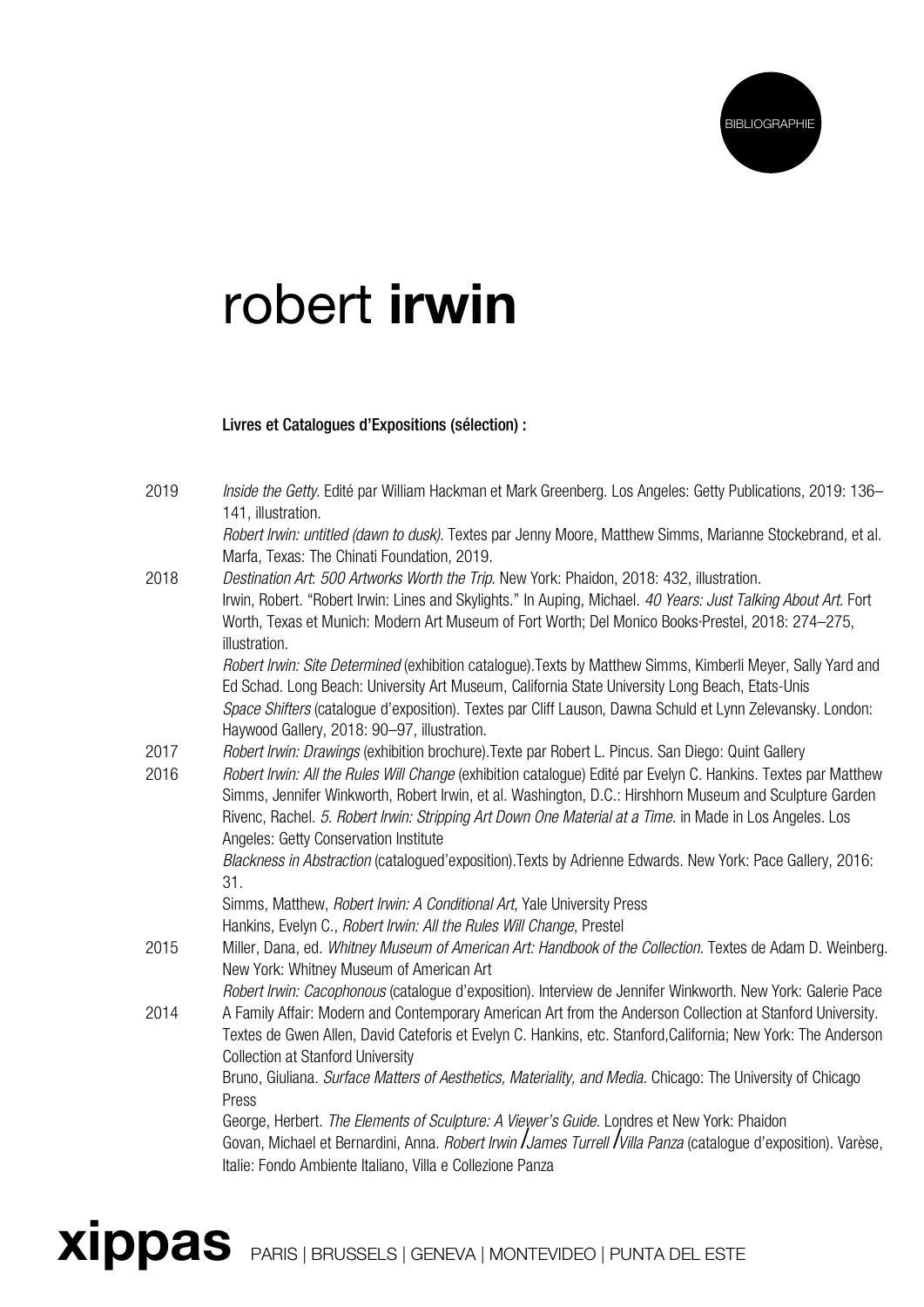

|      | Robert Irwin (catalogue d'exposition). Cologne: Galerie Thomas Zander                                                         |
|------|-------------------------------------------------------------------------------------------------------------------------------|
|      | Robert Irwin: Project & Exhibitions 2012-2013. La Jolla, Californie: Galerie Quint                                            |
| 2013 | Atkins, Robert. Art Speak: A Guide to Contemporary Ideas, Movements, and Buzzwords, 1945 to the Present.                      |
|      | New York et Londres: Abbeville Press Publishers                                                                               |
|      | Irwin, Robert. "Robert Irwin". Interview avec Hossein Amirsadeghi. In Art Studio America: Contemporary Artist                 |
|      | Spaces. New York: Thames & Hudson, Inc.                                                                                       |
|      | James Turrell: A retrospective (catalogue d'exposition). Textes de Michael Govan, Christine Y. Kim, Alison de                 |
|      | Lima Greene et E.C. Krupp. Los Angeles: Los Angeles County Museum of Art                                                      |
|      | Pasina, Irene. Luce di Interni. Milan: FrancoAngeli s.r.l.                                                                    |
|      | Robert Irwin: Double Blind (catalogue d'exposition).                                                                          |
|      | Vienne: Secession (catalogue)                                                                                                 |
| 2012 | Decade: Contemporary Collecting 2002-2012 (catalogue d'exposition). Textes de David Pagel et Heater                           |
|      | Pesanti. Buffalo, New York: The Buffalo Fine Arts Academy                                                                     |
|      | Extreme Abtraction: Revisited. Buffalo, New York: The Buffalo Fine Arts Academy                                               |
|      | Gielen, Denis. S.F. Art, Science & Fiction. Bruxelles: Musée des Arts Contemporains de la Fédération Wallonie-                |
|      | Bruxelles au Grand-Hornu                                                                                                      |
|      | Tiberghien, Gilles A. Land Art. Paris: Dominique Carré éditeur                                                                |
| 2011 | Dreispoon, Douglas. The Long Curve: 150 Years of Visionary Collection at the Albright-Knox Art Gallery. Textes                |
|      | de Holly E. Hughes, Mariann W. Smith et Susana Tejada. Milan: Skira editore spa                                               |
|      | Irwin, Robert. Notes Toward A Condition Art. LosAngeles: J. Paul Getty Museum                                                 |
|      | O'Keefe, Linda. Brilliant: White In Design. New York: The Monacelli Press                                                     |
|      | Pacific Standard Time Los Angeles Art 1945-1980 (catalogue d'exposition). Los Angeles: Getty Research                         |
|      | Institue and the J. Paul Getty Museum                                                                                         |
|      | Phenomenal: California Light, Space, Surface (catalogue d'exposition). Californie: Museumof Contemporary Art                  |
|      | San Diego                                                                                                                     |
|      | Stein, Jordan. Endless Column. San Fransisco: Glass, house                                                                    |
| 2010 | 50 Years at Pace (catalogue d'exposition). Textes de Arne Glimcher et al. New York: Galerie Pace                              |
|      | Meyer, James, ed. Minimalism. Londres: Phaidon Press, Inc.                                                                    |
|      | Primary Atmospheres: Works from California1960-1970 (catalogue d'exposition). New York:David Zwirner                          |
|      | Robert Irwin (catalogue d'exposition). Ségovie: Museo de Arte Contemporaneo Esteban Vicente                                   |
| 2009 | Ferus (catalogue d'exposition). Texte de Kirk Varnedeo. New York : Rizzoli International Publishers. 1 <sup>ère</sup> édition |
|      | Gagosian Gallery, 2002                                                                                                        |
|      | Irwin & Hooper: The Frances and John Bowes Collection. San Francisco: California College of the Arts MA                       |
|      | Program in Curatorial Practice                                                                                                |
|      | Matrix/Berkeley: A Changing Exhibition of Contemporary Art. Berkeley : University of California, Berkeley Art                 |
|      | Museum and Pacific Film Archive                                                                                               |
| 2008 | Circa 1958: Breaking Ground in American Art (catalogue d'exposition). Texte de Roni Feinstein. Chapel Hill :                  |
|      | Ackland Art Museum et University of North Carolina                                                                            |
|      | Dictionnaire International de la Sculpture Moderne & Contemporaine. Paris : Éditions du Regard                                |
|      | Hot Spots: Rio de Janeiro/Milan - Turin/Los Angeles, 1956 bis 1969. Göttingen : Steidl Verlag                                 |
|      | Kleeblatt, Norman L., ed. Action / Abstraction: Pollock, De Kooning, and American Art, 1940-1976 (catalogue                   |
|      | d'exposition). Textes de Debra Bricker Balken, Morris Dickstein, Douglas Dreishpoon, Charlotte Eyerman, Mark                  |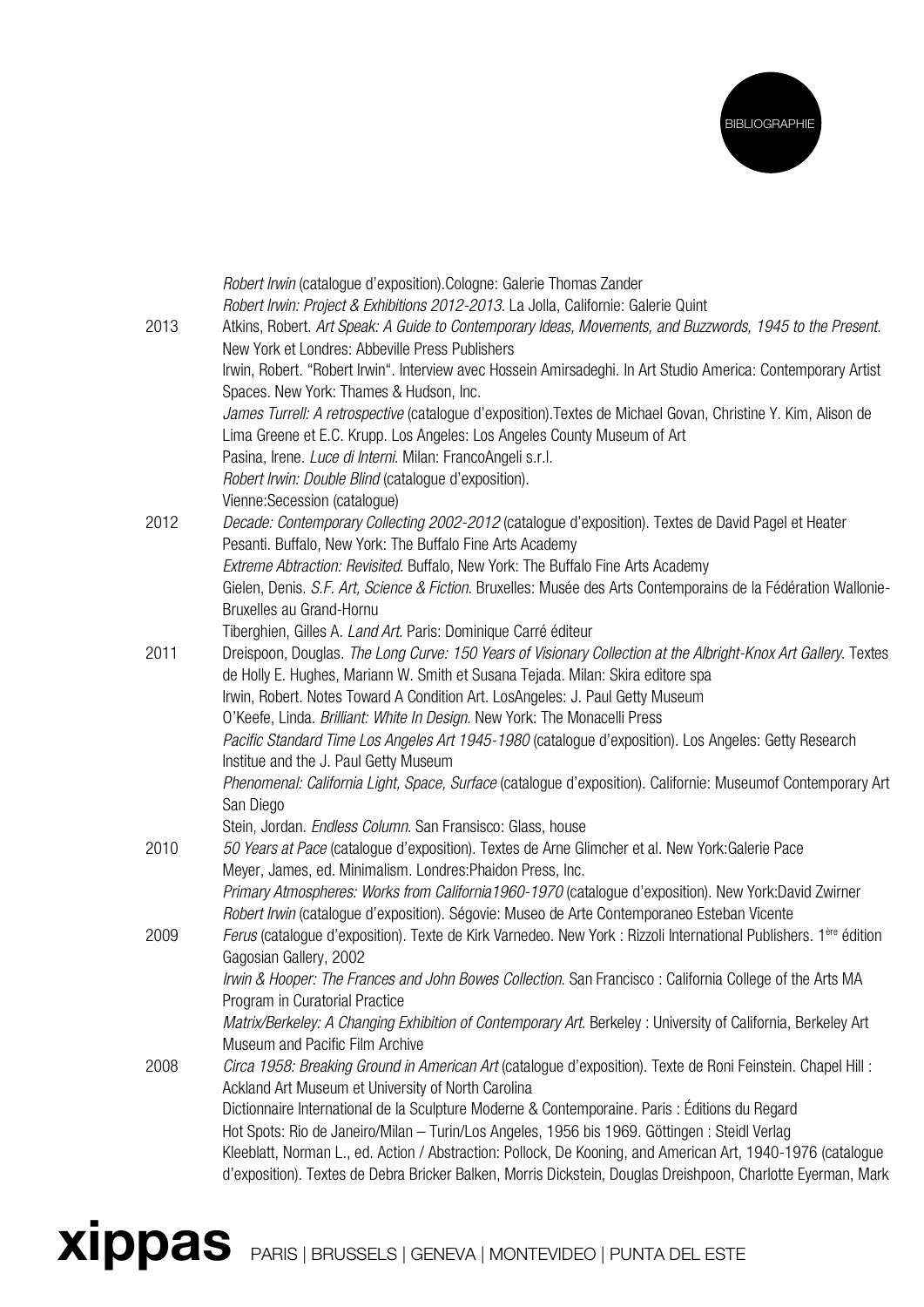

|      | Godfrey, Caroline A. Jones, Norman L. Kleeblatt et Irving Sandler. New York et New Haven : The Jewish                                                                                             |
|------|---------------------------------------------------------------------------------------------------------------------------------------------------------------------------------------------------|
|      | Museum et Yale University Press<br>Macnair, Jennifer, Thomas Frick et Nola Butler, ed. BCAM/LACMA 2008. Los Angeles : Los Angeles County                                                          |
|      | Museum of Art                                                                                                                                                                                     |
|      | The Panza Collection (catalogue d'exposition). Textes de Giuseppe Panza et Evelyn C. Hankins. Washington,                                                                                         |
|      | D.C.: Hirshhorn Museum and Sculpture Garden, Smithsonian Institution                                                                                                                              |
|      | Robert Irwin: Primaries and Secondaries (catalogue d'exposition). Textes de Hugh M. Davies et Robert Irwin.<br>San Diego, Californie: Museum of Contemporary Art San Diego                        |
|      | The Third Mind: American Artists Contemplate Asia, 1860-1989 (catalogue d'exposition). New York :                                                                                                 |
|      | Guggenheim Museum Publications                                                                                                                                                                    |
|      | This Is Not To Be Looked At: Highlights from the Permanent Collection of The Museum of Contemporary Art,                                                                                          |
|      | Los Angeles (catalogue d'exposition). Textes de Ann Goldstein, Rebecca Morse et Paul Schimmel. Los                                                                                                |
|      | Angeles: The Museum of Contemporary Art                                                                                                                                                           |
| 2007 | Time & Place: Los Angeles 1958-1968 (catalogue d'exposition). Stockholm : Moderna Museet, Stockholm<br>Collection Art Contemporain. Paris: Éditions du Centre Pompidou                            |
|      | Collins, Judith. Sculpture Today. Londres: Phaidon Press Limited                                                                                                                                  |
|      | Dreishpoon, Douglas et David Bonetti. The Panza Collection: An Experience of Color and Light (catalogue                                                                                           |
|      | d'exposition). Buffalo: Abright-Knox Art Gallery                                                                                                                                                  |
|      | Gielen, Dinis. Atlas Of Conetemporary Art For Use By Everyone. Hornu, Belgique : Musée des Arts                                                                                                   |
|      | Contemporains au Grand-Hornu                                                                                                                                                                      |
|      | Irwin, Robert. "Robert Irwin from 'Being and Circumstance: Notes Toward a Conditional Art." In Modern                                                                                             |
|      | Sculpture Read, édité par John Wood, David Hulks et Alex Potts. Leeds : Henry Moore Institute                                                                                                     |
| 2006 | Elemental Form (catalogue d'exposition). Texte de Robert Storr. New York : L & M Arts                                                                                                             |
|      | Harper, Glenn et Twylene Moyer, eds. A Sculpture Reader: Contemporary Sculpture Since 1980. Hamilton,                                                                                             |
|      | New Jersey: ISC Press                                                                                                                                                                             |
|      | Varnedoe, Kirk. Pictures of Nothing: Abstract Art Since Pollock. Washington, D.C. : Board of Trustees, National<br>Gallery of Art                                                                 |
| 2005 | Bishop, Claire. Installation Art: A Critical History. Londres: Tate Publishing                                                                                                                    |
|      | Rose, Barbara. Monocromos: de Malevich al presente. Madrid : Museo Nacional Centro de Arte Reina Sofía<br>Seeking Transcendence. Texte de John Stringer. Perth : Art Gallery of Western Australia |
| 2004 | Cooke, Lynne et Michael Govan. Dia: Beacon. New York : Dia Art Foundation                                                                                                                         |
|      | Farquharson, Alex, ed. Brian Wilson an Art Book. Londres: Four Corners Books                                                                                                                      |
|      | Moorehouse, Paul et Lynne Cooke. <i>Bridget Riley: Paintings and Drawings 1961-2004</i> . Londres :Ridinghouse                                                                                    |
|      | Singular Forms (Sometimes Repeated): Art from 1951 to the Present. New York: Solomon R. Guggenheim                                                                                                |
|      | Museum                                                                                                                                                                                            |
|      | Zelevansky, Lynn. Beyond Geometry: Experiments in Form, 1940s-70s (catalogue d'exposition). Cambridge,<br>Massachusetts: The MIT Press                                                            |
| 2003 | Imagination: Perception in Art. Edité par Peter Pakesch. Cologne: Walther König                                                                                                                   |
| 2002 | Fabozzi, Paul F. Artists, Critics, Context: Readings in and Around American Art Since 1945. Upper Saddle<br>River, N.J. : Prentice Hall                                                           |
|      | Ferus (catalogue d'exposition). Texte de Kirk Varnedeo. New York : Gagosian Gallery                                                                                                               |
|      | Weschler, Lawrence. Robert Irwin Getty Garden. Los Angeles : J. Paul Getty Museum                                                                                                                 |
|      |                                                                                                                                                                                                   |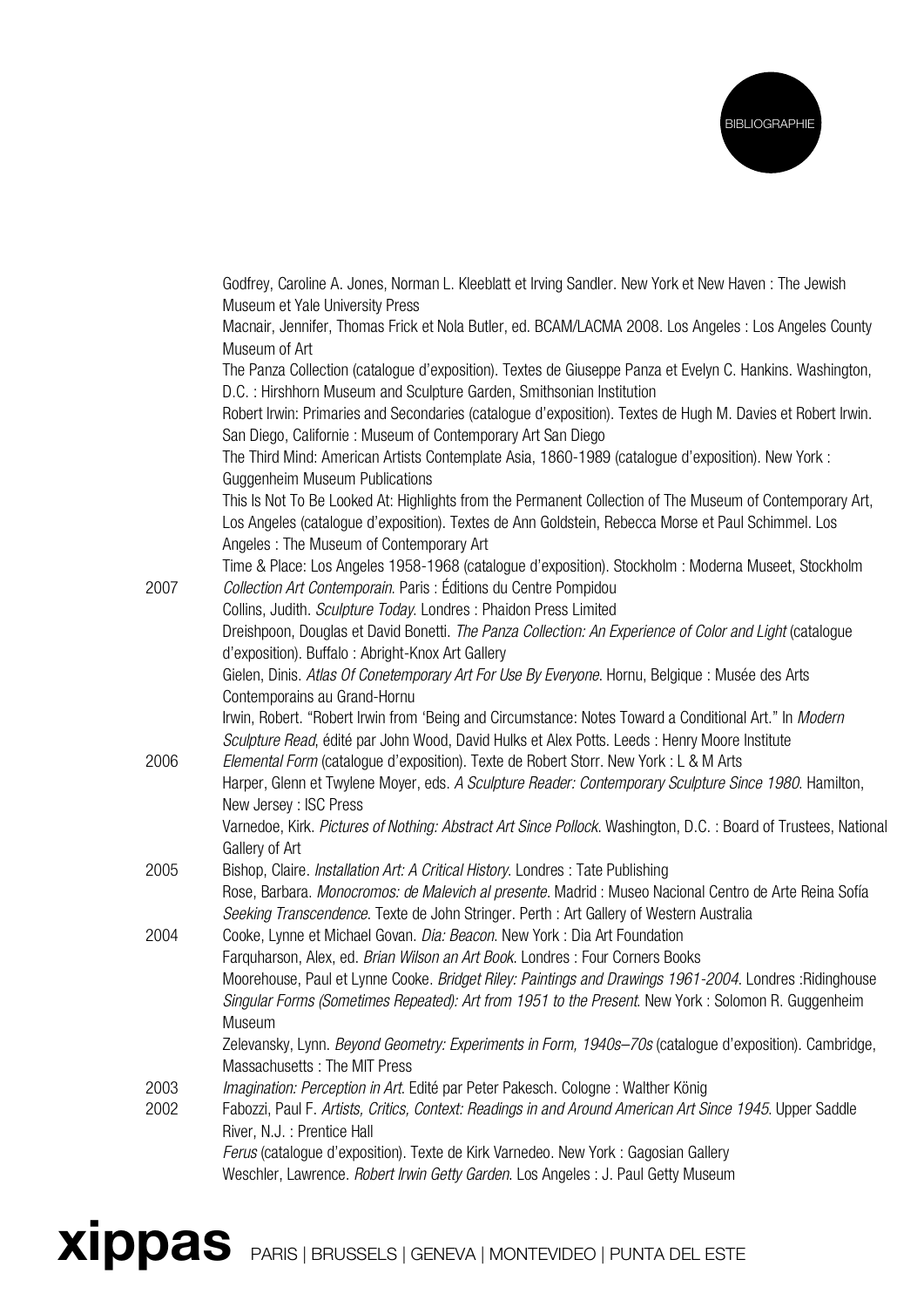

| 2001 | Giorgio Morandi (catalogue d'exposition). Textes de Donna de Salvo, Matthew Gale et al. Londres : Tate Gallery<br>Publishing, Ltd                                                                    |
|------|------------------------------------------------------------------------------------------------------------------------------------------------------------------------------------------------------|
|      | Glimcher, Mildred, ed. Adventures in Art: 40 Years at Pace. Essai de Arne Glimcher. Milan : Leaonardo<br>International                                                                               |
| 2000 | Venice/Venezia: California Art from The Panza Collection at the Guggenheim Museum. Essais de Giuseppe<br>Panza di Biumo et al. New York: Guggenheim Museums Publication                              |
|      | Celebrating Modern Art: Highlights of the Anderson Collection, San Francisco Museum of Modern Art. San<br>Francisco: San Francisco Museum of Modern Art                                              |
| 1999 | Corzo, Miguel Angel, ed. Mortality Immortality?: The Legacy of 20th-Century Art. Los Angeles : The Getty<br><b>Conservation Institute</b>                                                            |
|      | Phillips, Lisa. The American Century Art and Culture 1950-2000. New York: Whitney Museum of American<br>Art                                                                                          |
|      | Tobler, Jay, ed. The Art Book. Londres: Phaidon                                                                                                                                                      |
| 1998 | Torres, Ana Maria et Denis Pelli. Thresholds: Limits of Perception, New York : New York Arts Magazine<br>Robert Irwin: An Installation, PaceWildenstein, 142 Greene Street, New York, NY, Etats-Unis |
|      | Causey, Andrew. Sculpture Since 1945. Oxford: Oxford University Press                                                                                                                                |
|      | Robert Irwin: A Selection of Works 1958 to 1970 (catalogue d'exposition). New York : PaceWildenstein                                                                                                 |
|      | Robert Irwin: Double Diamond 1997-1998. Lyon, France: Musée d'Art Contemporain                                                                                                                       |
| 1997 | Archer, Michael. Art Since 1960, Londres: Thames and Hudson                                                                                                                                          |
|      | Contemporary Art in Transition: From the Collection of the Ho-Am Art Museum. Séoul, Corée du Sud : Ho-Am<br>Art Museum                                                                               |
| 1995 | Robert Irwin. Essais : "El Espacio de la Perception" de Enrique Juncosa, "En Un Desierto de Sentimiento Puro"                                                                                        |
|      | de Lawrence Weschler. Madrid: Museo Nacional Centro de Arte Reina Sofia                                                                                                                              |
| 1994 | Robert Irwin. Essais: "A Window Is A Window Is A Window" de Marianne Stockebrand, "Growing Up in the                                                                                                 |
|      | Middle of No Where" de Sabine Müller, "Playing It As It Lays and Keeping It In Play" de Lawrence Weschler.                                                                                           |
|      | Cologne: Kölnischer Kunstverein                                                                                                                                                                      |
| 1993 | Robert Irwin (catalogue) Essais: "Deep Time" de Sally Yard, "Hands On" de John Hallmark Neff, "Expression,                                                                                           |
|      | Lines, Dots, Discs, Light" de Jeremy Gilbert-Rolf, "The Architecture of Perception" de Klaus Kertess, "Art in                                                                                        |
|      | Response" de Arthur C. Danto, "Playing It As It Lays and Keeping It In Play" de Lawrence Weschler. Los                                                                                               |
|      | Angeles: The Museum of Contemporary Art                                                                                                                                                              |
| 1992 | American Art 1930-1970. Milan: Fabbri Editori                                                                                                                                                        |
|      | Levine, Ed. Site Sculptors and Landscape Architects Minneapolis: Minneapolis College of Art and Design                                                                                               |
| 1991 | Everett, Sally, ed. Art Theory and Criticism. Caroline du Nord: McFarland & Co., Inc                                                                                                                 |
| 1990 | Friedman, Martin. Walker Art Center: Paintings and Sculpture from the Collection. New York et Minneapolis :<br>Rizzoli International Inc., en association avec le Walker Art Center                  |
| 1987 | Feinberg, Jean. Perceiving the Garden: Robert Irwin at Wave Hill. New York: Wave Hill                                                                                                                |
| 1985 | Irwin, Robert. Being and Circumstance: Notes Toward a Conditional Art. San Francisco et New York : Lapis                                                                                             |
|      | Press                                                                                                                                                                                                |
| 1984 | Harris, Stacy P. Insights/On Sites: Perspectives On Art In Public Spaces. Washington DC : Partners for Livable<br>Places                                                                             |
| 1982 | Art 82: World Trends 82. Humleback, Danemark: Louisiana Museum of Art                                                                                                                                |
|      | Bach, Penny Blakin. The Process. Philadelphie: Pennsylvania Academy of Fine Arts                                                                                                                     |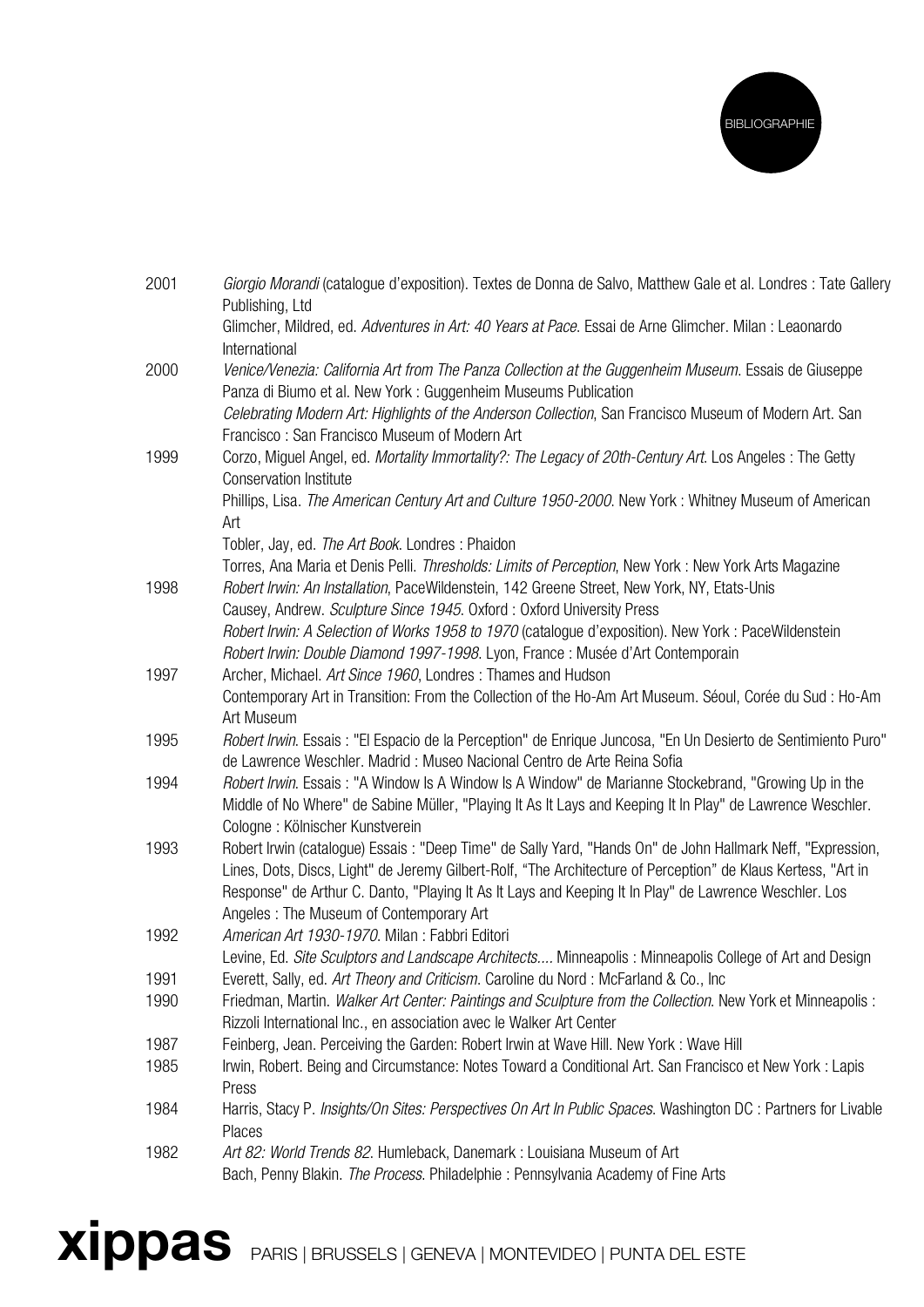

|      | Johnson, Ellen, ed. American Artists on Art: 1940-1980. New York: Harper & Row<br>Weschler, Lawrence. Seeing Is Forgetting the Name of the Thing One Sees. Los Angeles : University of |
|------|----------------------------------------------------------------------------------------------------------------------------------------------------------------------------------------|
|      | California                                                                                                                                                                             |
| 1981 | Barron, Stephanie. The Museum as Site - 16 Projects - Installation. Los Angeles : Los Angeles County<br>Museum of Art                                                                  |
|      | De Angelus, Michele D. Visually Haptic Space: Twentieth Century Luminism. Los Angeles : Los Angeles County                                                                             |
|      | Museum of Art                                                                                                                                                                          |
| 1980 | Irwin, Robert avec un essai de John Hallmark Neff. Site Specific Work: Indoors/Outdoors. Philadelphie :                                                                                |
|      | University of Pennsylvania                                                                                                                                                             |
|      | Poling, Clark V. Contemporary Art from Southern California. Atlanta: High Museum of Art                                                                                                |
| 1979 | Barilli, Renato; Francesca Alinovi et Irwin, Robert. Painting and Environment: An Inevitable Encounter/The                                                                             |
|      | Explosion of Color-Light in Space. Milan : Commune di Milano                                                                                                                           |
|      | Fox, Judith Hoos. Aspects of the Seventies: Siteworks. Wellesley: Wellesley College                                                                                                    |
|      | Rosenthal, Mark. Space As Support. Berkeley : UCAL                                                                                                                                     |
|      | Wolfe, Clair. "On Art Writing. Part I: Structuring the Conceptual Environment". LAICA Journal                                                                                          |
|      | Wortz, Melinda. California Perceptions: Light and Space. Fullerton: UCAL                                                                                                               |
| 1978 | Cummings, Paul. 20th Century American Drawings: 5 Years of Acquisitions. New York: Whitney Museum of                                                                                   |
|      | American Art                                                                                                                                                                           |
| 1977 | Irwin, Robert. Notes Toward a Model. New York: Whitney Museum of American Art                                                                                                          |
|      | Weschler, Lawrence. Matrix. Berkeley: UCAL                                                                                                                                             |
|      | Wight, Frederick S. Oral History: Robert Irwin Interview. Berkeley et Los Angeles : University of California                                                                           |
| 1976 | Critical Perspectives in American Art. Amherst: UMASS Press                                                                                                                            |
|      | Haskell, Barbara et Maurice Tuchman. 200 Hundred Years of American Sculpture. New York: Whitney                                                                                        |
|      | Museum of American Art                                                                                                                                                                 |
|      | Hopkins, Henry T. Painting and Sculpture in California: The Modern Era. San Francisco: San Francisco<br>Museum of Art                                                                  |
|      | Kardon, Janet. Projects for PCA. Philadelphie: PCA                                                                                                                                     |
|      | Krauss, Rosalind; Sam Hunter et Marcia Tucker. The Last Time I Saw Ferus. Newport Beach: Newport Harbor                                                                                |
|      | Art Museum                                                                                                                                                                             |
| 1975 | A View Through. Long Beach: UCAL                                                                                                                                                       |
|      | Licht, Ira. Robert Irwin (catalogue d'exposition). Chicago : Museum of Contemporary Art                                                                                                |
|      | Rose, Barbara. American Art Since 1900. New York: Preager                                                                                                                              |
| 1974 | Art Now. Washington D.C. : JFK Center for the Performing Arts                                                                                                                          |
|      | Illumination and Reflection. New York: Whitney Museum of American Art                                                                                                                  |
|      | Plagens, Peter. Sunshine Muse: Contemporary Art on the West Coast. New York: Preager                                                                                                   |
| 1973 | American Art: Third Quarter Century. Seattle: Seattle Art Museum                                                                                                                       |
|      | Hunter, Sam. American Art of the Twentieth Century. New York: Abrams                                                                                                                   |
| 1972 | USA West Coast. Hambourg: Kunstverein                                                                                                                                                  |
| 1971 | 32nd Biennial Exhibition of Contemporary American Painting. Washington, D.C. : Corcoran Gallery of Art                                                                                 |
|      | Livingston, Jane. Arts and Technology. Los Angeles: Los Angeles County Museum of Art                                                                                                   |
|      | Livingston, Jane et Maurice Tuchman. 11 Los Angeles Artists. Londres : Hayward Gallery                                                                                                 |
|      | Wight, Frederick S. Transparency, Light, Reflection, Space: Four Artists. Los Angeles : UCAL                                                                                           |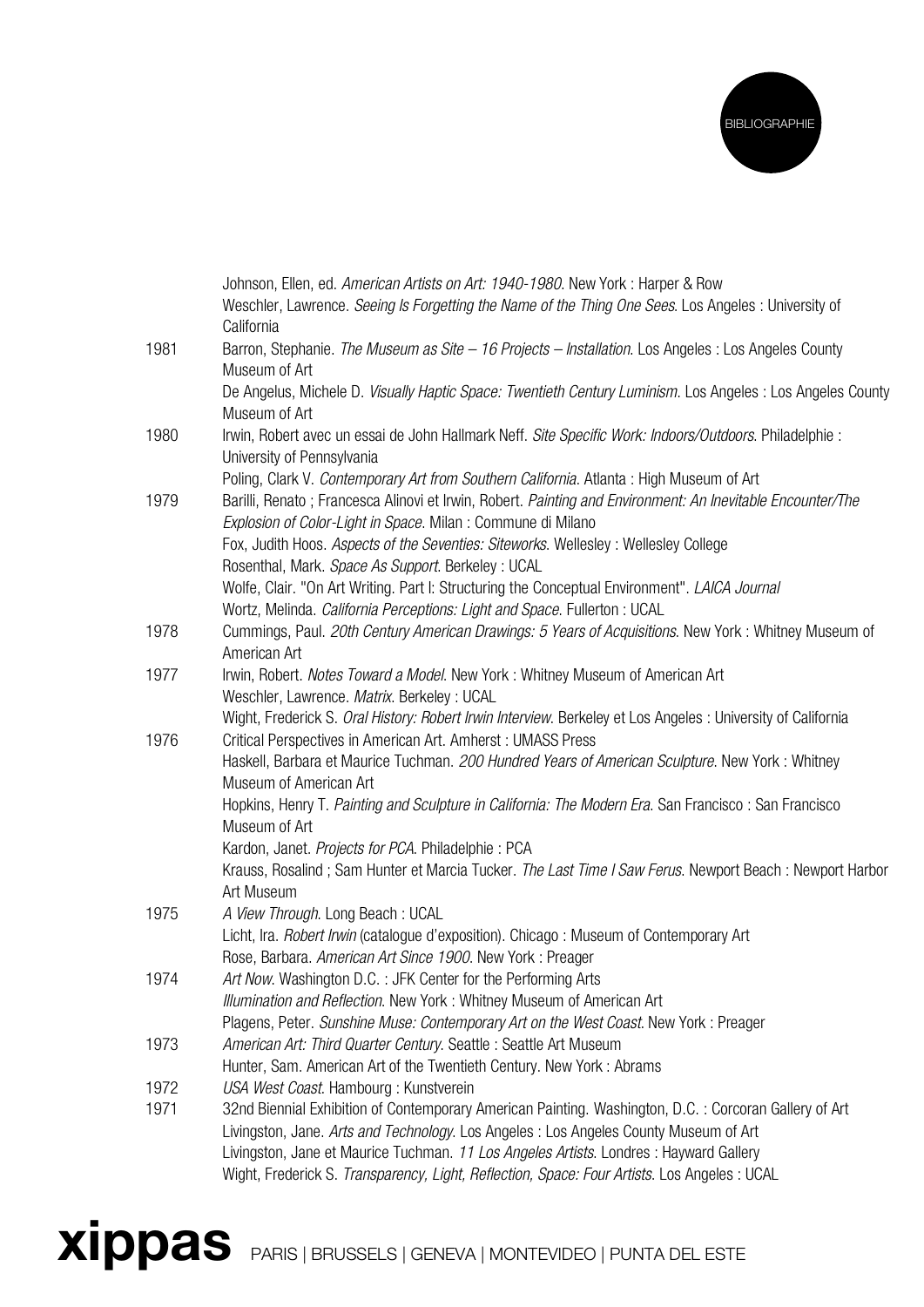

|      | Works for New Spaces. Minneapolis: Walker Art Center                                                             |
|------|------------------------------------------------------------------------------------------------------------------|
| 1970 | 69th American Exhibition. Chicago: Art Institute of Chicago                                                      |
|      | A Decade of California Color. New York: The Pace Gallery                                                         |
|      | Compton, Michael. Bell/Irwin/Wheeler. Londres: Tate Gallery                                                      |
|      | Leering, Jan. Kompas IV: West Coast USA. Eindhoven: SM Uitgeverij                                                |
|      | Looking West 1970. Omaha                                                                                         |
| 1969 | Coplans, John. West Coast 1945-1969. Pasadena: Pasadena Art Museum                                               |
|      | Livingston, Jane. Robert Irwin/Doug Wheeler. Fort Worth: Fort Worth Art Center                                   |
| 1968 | Chamberlain, Wesley. Untitled, 1968. San Francisco: San Francisco Museum of Art                                  |
|      | Coplans, John. Gene Davis/Robert Irwin/Richard Smith. New York: The Jewish Museum                                |
|      | Coplans, John. Robert Irwin. Pasadena : Pasadena Art Museum                                                      |
|      | Los Angeles 6. Vancouver : Vancouver Art Gallery                                                                 |
| 1966 | Leider, Phillip. <i>Robert Irwin/Kenneth Price</i> . Los Angeles : Los Angeles County Museum of Art              |
| 1965 | Hopps, Walter. <i>VIII São Paulo Bienal, United States of America, 1966</i> . Pasadena : Pasadena Art Museum     |
|      | Sietz, William C. The Responsive Eye. New York: Museum of Modern Art                                             |
| 1964 | Seven New Artists. New York: Sidney Janis                                                                        |
| 1962 | Fifty California Artists. New York: Whitney Museum of American Art                                               |
| 1961 | Perkins, Constance. Pacific Profile of Young West Coast Painters. Introduction de Henry T. Hopkins. Pasadena :   |
|      | Pasadena Art Museum                                                                                              |
| 1960 | Fifty Paintings by Thirty-Seven Artist of the Los Angeles Area. Introduction de Frederick S. Wight. Los Angeles: |
|      | University of California Press                                                                                   |
| 1959 | Langsner, Jules. <i>Recent Paintings by Robert Irwin</i> . Los Angeles : Ferus Gallery                           |

## Articles de presse :

- 2021 Knight, Christopher. "Review: Robert Irwin's virtuoso light art, minus the light." LA Times, 28 January 2021. https://www.latimes.com/entertainment-arts/story/2021-01-28/robert-irwin-unlights-light-art
- 2020 Battaglia, Andy. "Robert Irwin's 9 Most Invisible Artworks, From Dots That Disappear to Scrims That Veil Secret Worlds." ARTnews, 15 June 2020. https://www.artnews.com/art-news/artists/robert-irwin-scrim-veil-invisibleworks-1202691052/

 Duron, Maximiliano, Claire Selvin and Tessa Solomon. "ARTnews in Brief: Kayne Griffin Corcoran to Present Robert Irwin Solo Show in September—and More from May 28, 2020." ARTnews, 28 May 2020. https://www.artnews.com/art-news/news/breaking-art-industry-news-may-week-4-1202688614/ O.M. "Desluzes" (Pace Gallery exhibition review).  $L+D$  Magazine (June 2020): 30, illustration. Weschler, Lawrence. "Robert Irwin's Ambient Odyssey (Pace Gallery exhibition review). The New York Times, 13 February 2020. https://www.nytimes.com/2020/02/13/arts/design/robert-irwin-pace-gallery.html Woo, Jung Ah. "Immersive Space" (Pace Gallery exhibition review). Art in culture (August 2020): 56–57.

2018 Bankoff, Caroline. "The Stories Behind 5 New York Art Scene Legends." T: The New York Times Style Magazine, 18 June 2018. https://www.nytimes.com/2018/06/18/t-magazine/new-york-art-scene-legendsstories.html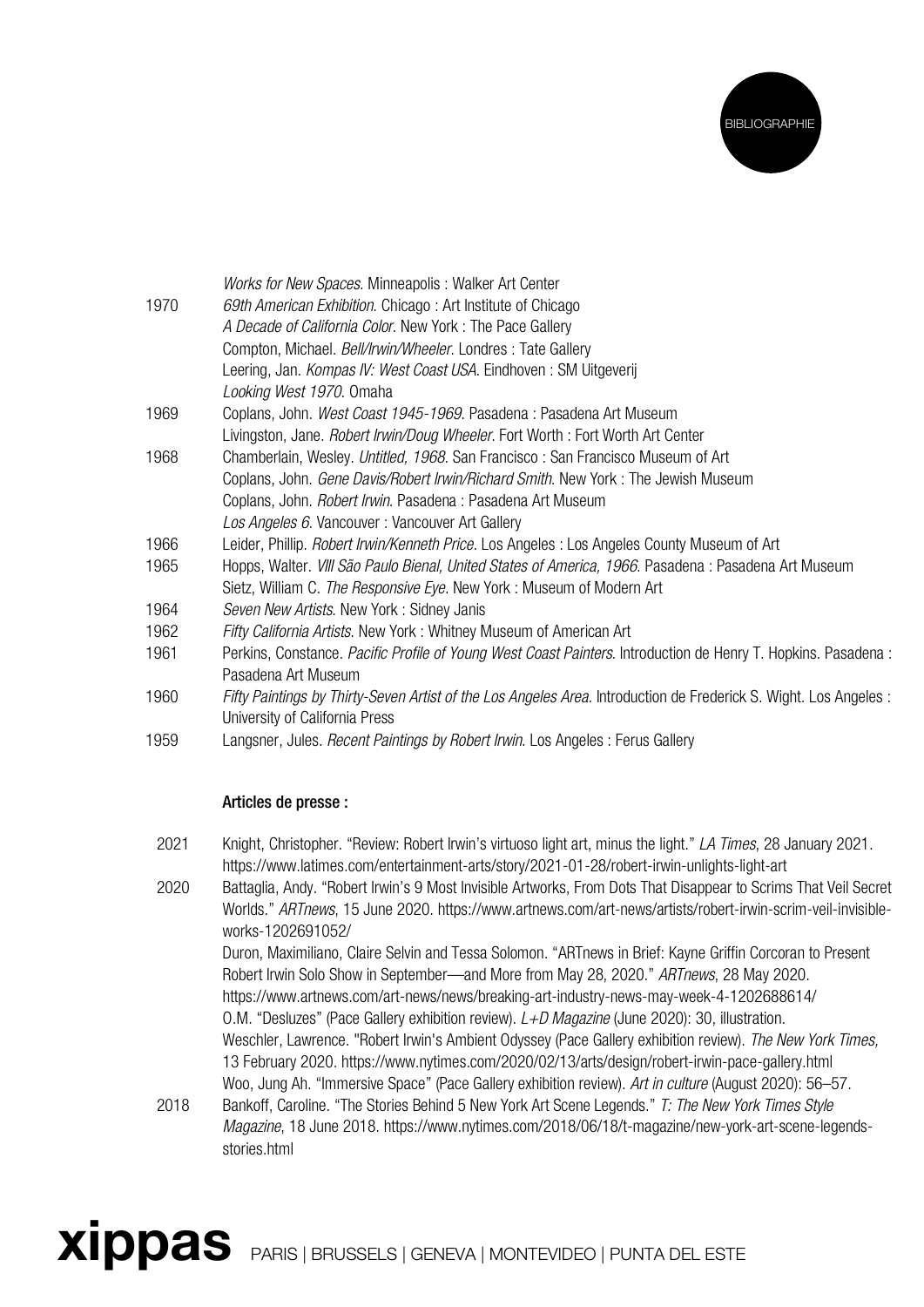

Drohojowska-Philp, Hunter. "Robert Irwin, Twice" (University Art Museum. California State University Long Beach exhibition review). KCRW, 15 February 2018. http://www.kcrw.com/news-culture/shows/art-talk/robertirwin-twice

 Edelson, Zachary. "Artist Robert Irwin's Architectural Drawing and Models Go on View at Pratt" (exhibition review). Metropolis Magazine, 14 September 2018. https://www.metropolismag.com/ideas/arts-culture/robertirwin-architectural-drawings-models-exhibition/

Lescaze, Zoë. "Context is Everything." T: The New York Times Style Magazine, 19 May 2019. Ollman, Leah. "A Walk through Robert Irwin's New 5,000-Square-Foot Sculpture" (Sprüth Magers exhibition review). Los Angeles Times, 20 February 2018. http://www.latimes.com/entertainment/arts/la-et-cm-robertirwin-review-20180220-story.html

 Vankin, Deborah. "Art, Allure Everywhere" (University Art Museum. California State University Long Beach exhibition review). Los Angeles Times, 11 February 2018: F1, F6, illustration.

2017 Carrier, David. "Robert Mangold: A Survey, 1965–2003" (Mnuchin Gallery exhibition review).Brooklyn Rail, 1 Mars2017. http://brooklynrail.org/2017/03/artseen/Robert-Mangold-A-Survey-1956-2003 Jiang, Yuhui. "Nan Jia Zhou Guang Yi Shu de Ling Yun." ArtcoChina (Mars2017): 44-49. Moore, Jenny. "Letter from the Director."ChinatiFoundation Newsletter, no. 121: 2–3. Tompkins, David. "Robert Irwin, Untitled (Dawn to Dusk), 2016: The Opening."Chinati Foundation Newsletter, no. 121: 4–11.

> Weschler, Lawrence. "At Long Last: Robert Irwin Builds a Modernist, Minimalist Stonehenge in Texas." Artinfo, 21 Mars2017. http://www.blouinartinfo.com/news/story/2023873/at-long-last-robert-irwin-builds-amodernist-minimalist.

2016 Agresta, Michael. "Miracle in the Desert."Texas Monthly, Juillet 2016. http://www.texasmonthly.com/theculture/robert-irwin-installation-chinati-marfa/

Betker, Ally. "Robert Irwin's Grand Stand in Marfa."W Magazine, 21 Juillet 2016.

http://www.wmagazine.com/story/robert-irwin-project-marfa-chinati-foundation

Carrigan, Margaret. "How Robert Irwin Breaks the Rules of Art" (Hirshhorn Museum and Sculpture Garden exhibition review). Hyperallergic, 1 Septembre2016. http://hyperallergic.com/320293/how-robert-irwinbreaks-the-rules-of-art/

 Cotter, Holland. "Robert Irwin's Art Takes New Forms Right Before Your Eyesat the Hirshhorn". The NewYork Times, 8 Avril 2016: C19, C24.

 Duray, Dan. "Robert Irwin Plays with Light and Dark in Marfa."The Art Newspaper, 12 Juillet2016. Eckardt, Stephanie. "The Sublime is Hard to See on Your Phone: Agnes Martin and Seven Other Artists Whose Work Must Be Experienced IRL."W Magazine, 7 Novembre2016. http://www.wmagazine.com/story/thesublime-is-hard-to-see-on-your-phone-agnes-martin-and-seven-other-artists-whose-work-must-beexperienced-irl

Furman, Anna. "From Dawn to Dusk: Robert Irwin's Installation Captivates at Any Hour."ArtnetNews, 30 Juillet 2016. https://news.artnet.com/exhibitions/dawn-dusk-robert-irwins-installation-captivates-hour-579488 Granberry, Michael. "Downtown Dallas Makeover: Acclaimed Artist Robert Irwin's Creation Getsan Upgrade."Dallas News, 17 Mars 2016. http://artsblog.dallasnews.com/2016/03/downtown-dallas-makeoveracclaimed-artist-robert-irwins-creation-gets-an-upgrade.html/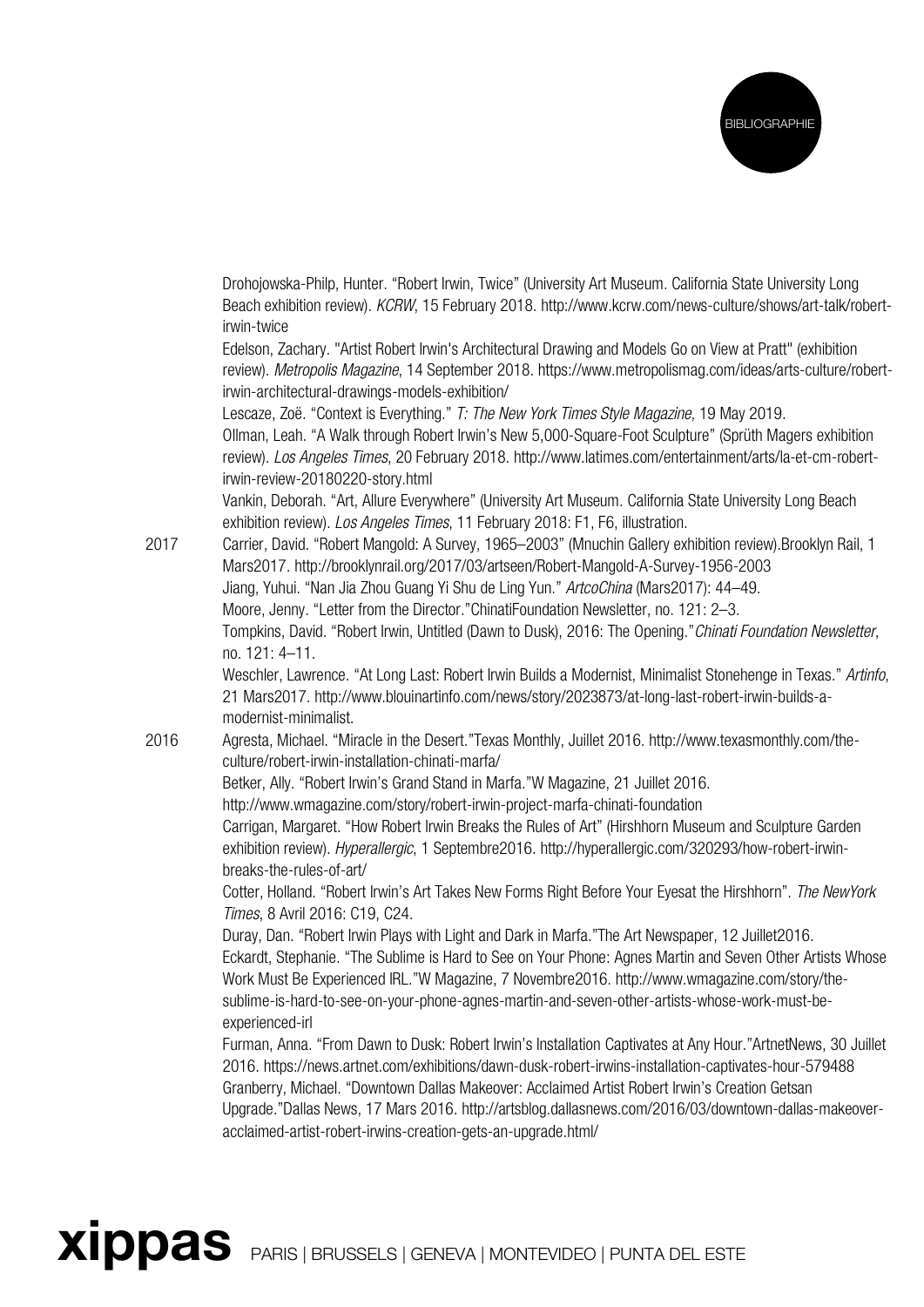

 Irwin, Robert. "Robert Irwin Brings 'Big' to Texas with Permanent Art Installation." Interview avec Tom Michael et Scott Simon.NPR.org, 23 Juillet 2016. http://www.npr.org/2016/07/23/487151542/robert-irwin-bringsbig-to-texas-with-permanent-art-installation

 Irwin, Robert. "Artist Robert Irwin Checks Out the Light in West Texas." Interview avec Tom Michael.89.3 KPCC, 18 July 2016. http://www.scpr.org/programs/the-frame/2016/07/18/50574/artist-robert-irwin-checksout-the-light-in-west-t/

Irwin, Robert. "In Conversation with Robert Irwin." Interview with Aileen Kwun. Surface, 28 Septembre2016. http://www.surfacemag.com/articles/robert-irwin/

 Irwin, Robert. "Robert Irwin." Interview avec Janelle Zara. Artforum, 19 Juillet 2016. http://artforum.com/words/id=62299

 Keats, Jonathon. "Robert Irwin's Hirshhorn Retrospective Is So Extreme That You Won't See It on Instagram or Facebook" Forbes,31 Aout2016. http://www.forbes.com/sites/jonathonkeats/2016/08/31/robert-irwinhirshhorn/#5a2042895690

Kennedy, Randy. "Robert Irwin's Big Visions, Barely Seen." The New York Times, 3 Janvier 2016: C1, C12. Kennicott, Philip. "Art So Good It Needs a Spoiler Alert" (Hirshhorn Museum and Sculpture Garden, The Washington Post, 6 Avril 2016. https://www.washingtonpost.com/entertainment/museums/art-so-good-itneeds-a-spoiler-alert/2016/04/06/6a01a5e0-fb62-11e5-9140-e61d062438bb\_story.html Kennicott, Philip. "Artist Robert Irwin's Roots Run Deep in Southern California."The Washington Post, 4 Fevrier 2016. https://www.washingtonpost.com/entertainment/museums/artist-robert-irwins-roots-run-deep-insouthern-california/2016/02/04/0280beda-c39d-11e5-8965-0607e0e265ce\_story.html

2015 Anderson, Mary. "The Conscious Heart: On the Act of Creation and the Compassionate Teachings of Art». Harvard Divinity Bulletin 43, no. 1 and 2, 21-31.

> Battaglia, Andy. "At 86, Still Playing With Light and Space" (Pace Gallery exhibition revue). Wall Street Journal, 11-12 Avril: A15-16.

 Garcia, John Daniel. " Chinati Foundation Meets Irwin Project Challenge Grant". The Big Bend Sentinel, 19 Fevrier

"Shedding Light on Sensory Experience" (Pace Gallery exhibition review). Aesthetica, Avril/Mai:18. Bodick, Noelle. "Shows That Matter: Robert Irwin at Dia:Beacon". Artinfo, 22 Juin 2015.

http://www.blouinartinfo.com/news/story/1181749/shows-that-matter-robert-irwin-at-dia-beacon Irwin, Robert. "Robert Irwin." Interview avec Aileen Kwun.Surface, Juin/Juillet 2015: 126–129.

 Johnson, Ken. "A Maze to Soothe the Soul" (Dia:Beacon exhibition review). The New York Times, 5 Juin2015: C17, C23.

Kennedy, Randy. "Art: Color and Light on Display". The New York Times, 31 May 2015: AR4.

Lamster, Mark. "A Question of Vision in Marfa."The Dallas Morning News, 2 Juillet2015.

http://interactives.dallasnews.com/2015/marfa/

Morgan, Jessica and Echo He. "Huan Yu Collection: Exclusive Interview with Dia Foundation: The Destination of Minimal Art."The Art Newspaper (China), 29 September 2015

2014 "A Jazz Great, a (Hilariously) Terrible Movie, Artist Robert Irwin and More Stuff to Do this Week" (compte rendu d'exposition Quint Contemporary Art). San Diego City Beat,18 févrierwww.sdcitybeat.com/sandiego/blog-1505 an-jazz-great-a-(hilariously)-terrible-movie-artist-robert-irwin-and-more-stuff-to-do-this-week.html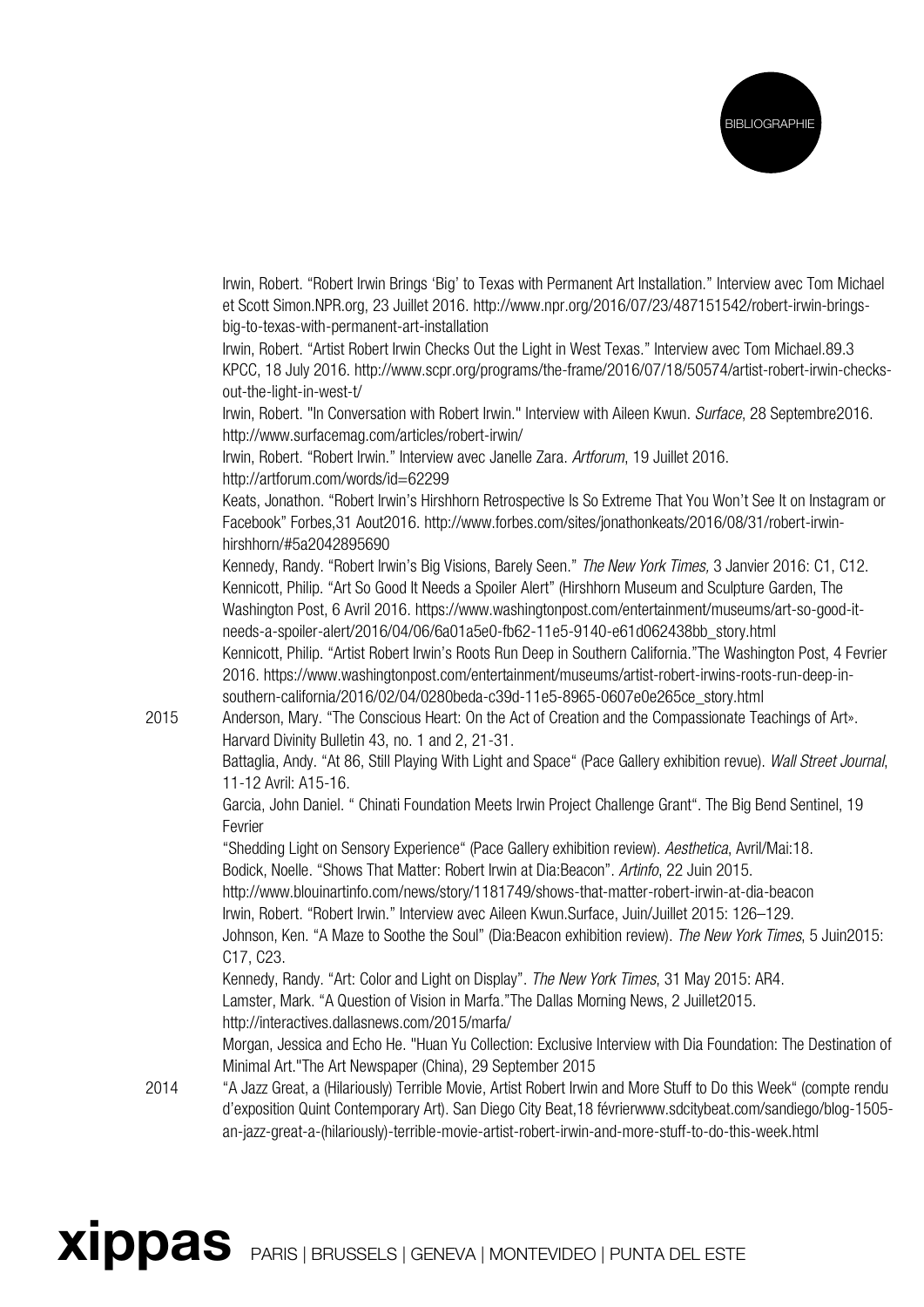

Benning, Tom. "Noted Downtown Dallas Artwork, Thought to Be a Goner, Could Live ON». Dallas News, 14 novembre / www.dallasnews.com/news/metro/20141114-noted-downtown-artwork-thought-to-be-a-gonercould-live-on.ece

 Carabelli, Emilia. "Quando l'arte si combina con il turismo" (compte rendu d'exposition Pace à Chesa Büsin). Corriere des Ticino, 13 mars: 34, illustration

Cascone, Sarah. "Stay of Execution for Robert Irwin'sPublic Sculpture in Dallas?" Artnet News, 17 novembre "Chinati Foundation Meets \$750,000 Challenge Grant for Robert Irwin Project". Artforum, 11 février / artforum.com/news/id=50184

Finkel, Jori. "Make Sure the Artists Are on Board". The Art Newspaper, 30 mai /

www.theartnewspaper.com/blogs/Make-sure.the-artists-are-on-board/32896

Gelt, Jessica. "Robert Irwin to Create a Major Installation in Marfa, Texas". LA Times, 18 septembre / www.latimes.com/entertainment/arts/culture/la-et-cm-robert-irwin-to-create-mojor-new-installation-in-marfatexas-20140918-story.html

 Jovanovic, Rozalia. "Artnet News' Top 10 Most Expensive Living West Coast Artists". Artnet News,7 juillet / news.artnet.com/market/artnet-news-top-10-most-expensive-living-west-coast-artists-54746 Linn, Sarah. "Fabric for Art Piece Being Tested at Cuesta College". The San Luis Obispo Tribun, 18 mai / www.sanluisobispo.com/2014/05/18/3070105/fabric-for-art-piece-being-tested.html?sp=/99/177/183/ Powers, John. "Robert Irwin's Modern Ruin, Years in the Making, Set to Rise in West Texas". Hyperallergic, 3 mars / hyperallergic.com/185587/robert-irwins-modern-ruin-years-in-the-making-set-to-rise-in-west-texas/ Rose, Frank. "A Palace of Wonders". The New York Times, 20 juillet:18, illustration Sanzarello, Martina. "Casa/House". Inventario N°9 (juillet):110-115, illustration Tomaselli, Fred. "Top Ten: Fred Tomaselli—4. Robert Irwin, Scrim Veil—Black Rectangle—Natural Light, Whitney Museum of American Art, New York, 1977". Artforum 52,no. 7 (mars): 153

Vogel, Carol. "Thinking Big in Marfa". The New York Times, 19 septembre: C24

Yerebakan, O. C. "Cologne –Robert Irwin at Galerie Thomas Zander Through August 23rd, 2014". Artobserved, 19 août / artobserved.com/2014/08/cologne-robert-irwin-at-galerie-thomas-zander-through-august-23rd-2014/

2013 Akdogan, Rey. "New York: Robert Irwin: Scrim Veil—Black Rectangle—Natural Light (1977)" (vernissage exposition). Artforum 51, no. 9 (mai): 148, illustration

 "Art Stuff on a train #12: "What About TheCeiling?"(compte rendu d'exposition Pace Londres). FAD, 23 juillet / www.fadwebsite.com/2013/07/23/art-stuff-on-a-atrain-12-what-about-the-ceiling/

 Chute, James. "Irwin/Rittermann Mural Installed in La Jolla". U ~T San Diego, 21 novembre / www.utsandiego.com/news/2013/nov/21/murals-of-la-jolla-irwin/

 Cooke, Lynne. "Best of 2013: 1. Robert Irwin (Whitney Museum of American Art, New York: Curated by Donna de Salvo)." Artforum 52, no.4 (décembre): 206, illustration

Esplund, Lance. "Irwin's Eerie, Mind-Bending Show; Smart Viennese Design" (compte rendu d'exposition Whitney Museum of Art). Bloomberg,11 juillet / www.bloomberg.com/news/2013-07-11/irwin-s-eerie-mindbending-show-smart-viennese-design.html

 Gopnik, Blake. "Art at the Scrim-age Line" (compte rendu d'exposition Whitney Museum of Art). The Daily Beast, 22 juillet / www.thedailybeast.com/articles/2013/07/22/robert-irwin-at-the-whitney-is-the-daily-pic-bylake-gopnik.html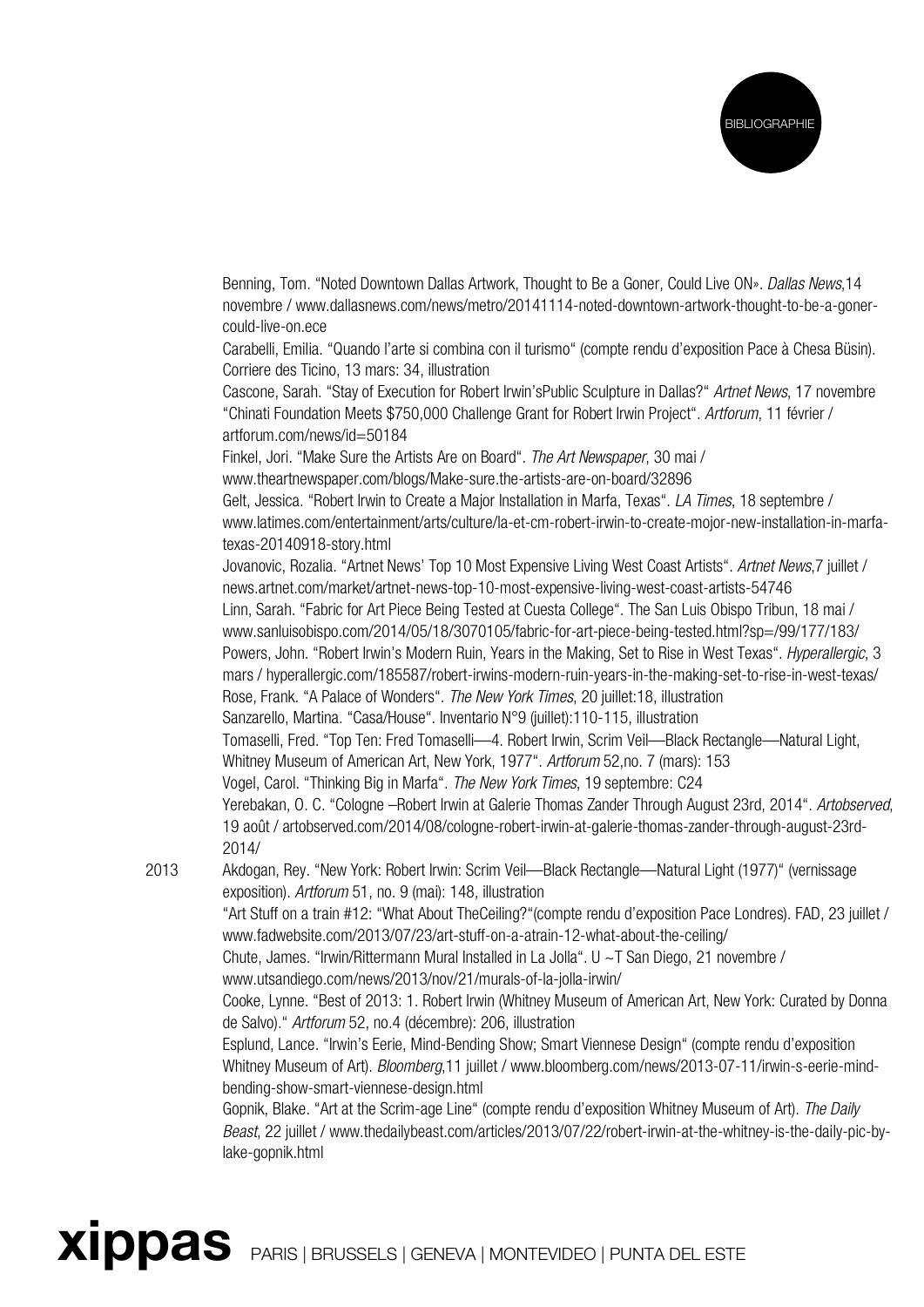

Kennedy, Randy. "Back at the Whitney, Tinkering with Perception" (compte rendu d'exposition). The New York Times, 26 juillet: C19, C21, illustration

 Kennedy, Randy. "Art and TechnnologyAt Los Angeles Museum". The New York Times, 11 décembre: C3 Irwin, Robert. "Robert Irwin in Marfa for Chinati Weekend". Interview with Lorne Matalon. Marfa Public Radio, 13 octobre. Mp3 radio, 3: marfapublicradio.org/blog/robert-irwin-in-marfa-for-chinati-weekend/

 Russeth, Andrew. "On View: 'Robert Irwin: Scrim Veil—Black Rectangle—Natural Light" (compte rendu d'exposition Whitney Museum of American Art). New York Observer, 26 août-2 septembre: B1, B6, illustration Smith, Roberta. "Ineffable Emptiness, From Dawn to Dusk" (compte rendu d'exposition Whitney Museum of American Art). The New York Times, 26 juillet: C19, C21, illustration

 Smith, Roberta. " Art: Museums" (compte rendu d'exposition Whitney Museum of American Art). The New York Times, 9 août: C18

 Tomme, Jason. "Robert Irwin: Whitney Museum of American Art" (compte rendu d'exposition). Chinati Foundation Newsletter 18: 10-17, illustration

 Vogel, Carol. "London's Neighborhood to Show and Be Shown". The New York Times, 16 juillet. C1, C2, illustration

 "Whitney Museum of American Art: Robert Irwin" (compte rendu d'exposition). Time Out New York, 22 août-4 septembre: 48

Weiner, Rob. "Robert Irwin, Fort D.A. Russel Hospital, Chinati Foundation, Marfa Texas". Chinati Foundation Newsletter 18: 4-9, illustration

 Wollin, Joseph R. "Robert Irwin, Scrim veil—Black Rectangle—Natural Light, Whitney Museum of American Art, New York (1977)" (compte rendu d'exposition). Time Out New York, no. 918, 8-14 août: 34, illustration 2012 "Arts Report: Planting New Public Art". Voice of San Diego, 9 octobre /

www.voiceofsandiego.org/arts/article\_9576a08e-126a-11e2-abea-0019bb2963f4.html?mode=print Campbell-Dollaghan, Kelsey. "Robert Irwin, A Wizard Of Light and Space, Still Strong At 85" (compte rendu d'exposition Galerie Pace). Fast Company (septembre) / www.fastcodesign.com/1670811/robert-irwin-awizard-of-light-and-space-still-strong-at-85#1

 Clark, Robin. "Robert Irwin: Phenomenological Reduction". Flash Art 45, no. 287 (novembre-décembre): 58- 61, illustration"Galleries—Chelsea: Robert Irwin" (compte rendu d'exposition Galerie Pace). The New Yorker, 24 septembre: 17-18

Irwin, Robert. "Media Study". Artforum 51, no.1 (septembre): 405, illustration

 Ollman, Leah. "Sensory Remix" (compte rendu d'exposition Pacific Standard Time). Art in America, no. 1 (janvier): 70-74, illustration

Perchuk, Andrew, Thomas Crow and Howard Singerman. "Pacific Standard Time: A Preliminary Conversation" (compte rendu d'exposition). Art Journal 71,no.1 (printemps): 19, illustration

 Russeth, Andrew. "Blink and You'll Miss It" (compte rendu d'exposition). New York Observer, 11 septembre: illustration

 Russeth, Andrew and Dan Duray. "The 30 Best Exhibitions of 2012: 'Robert Irwin: Dotting the I's and Crossing the T's: Parts I and II' at the Pace Gallery". Gallerist NY, 18 décembre

 Thorne, Sam and Stacey Allen "Pacific Standard Time" (compte rendud'exposition). Frieze, no. 144 (janvier/février): 110-117, illustration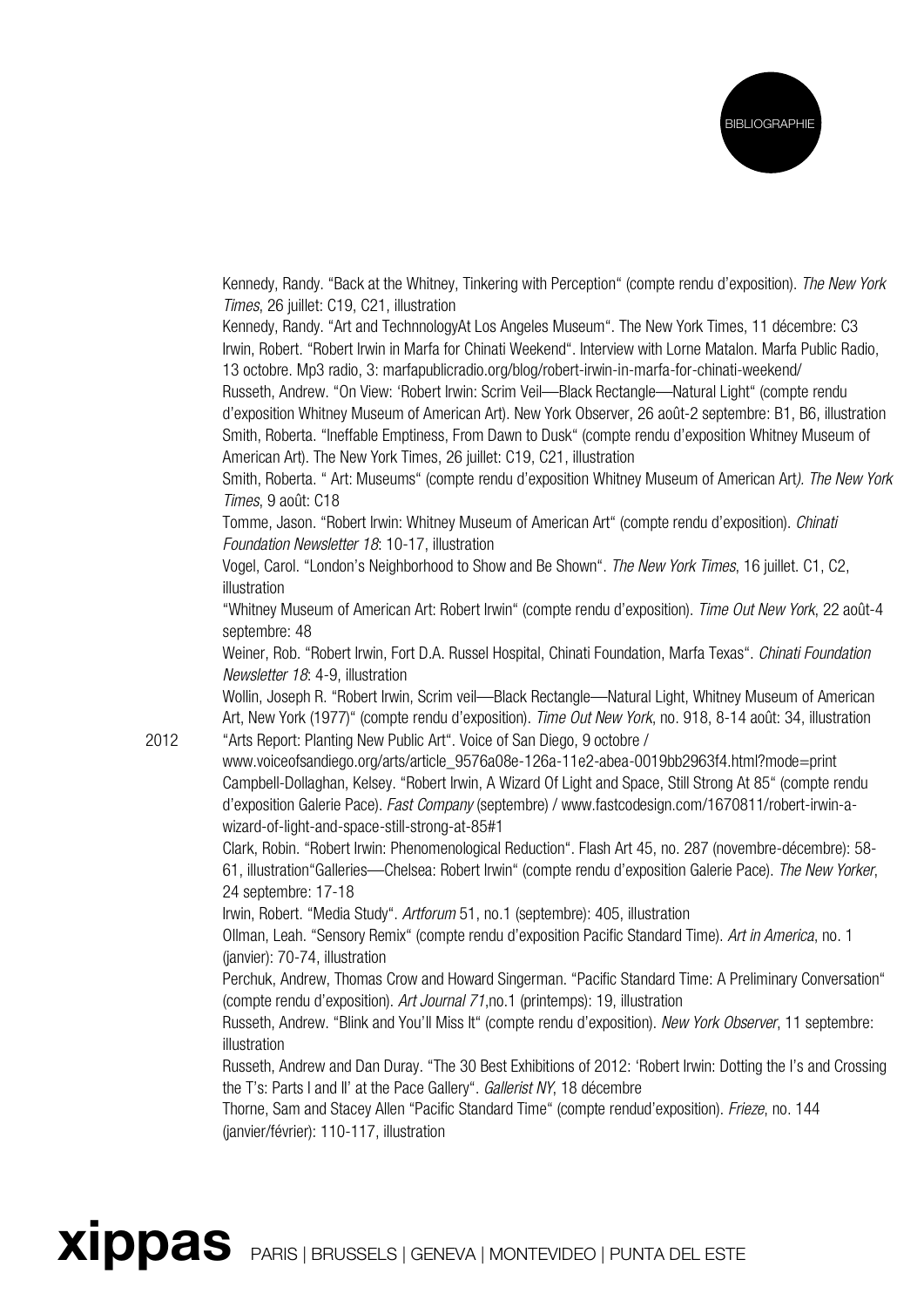

| 2011 | Donelan, Charles. "Art Came From Pasadena: Pacific Standard Time Explores the Roots of Modern Art in<br>SoCal" (compte rendu d'exposition Pasadena Art Museum). Santa Barbara Independent, 7 décembre /<br>www.independent.com/news/2011/dec/07/art-came-pasadena |
|------|-------------------------------------------------------------------------------------------------------------------------------------------------------------------------------------------------------------------------------------------------------------------|
|      | Drohojowska-Philp, Hunter. "On Looking" (compte rendu d'exposition L & M Arts). artnet.com, 24 octobre /                                                                                                                                                          |
|      | www.artnet.com/magazineus/features/drohojowska-philp/robert-irwin-10-24-11.asp                                                                                                                                                                                    |
|      | "Galleries—Uptown: Robert Irwin" (compte rendu d'exposition galerie Pace). The New Yorker, 10 janvier:<br>15Heinrich, Will. "'Parallax' at Lehman Maupin" (compte rendu d'exposition). The New York Observer, 28<br>février: 48                                   |
|      | Irwin, Robert. "Robert Irwin: Four Proposals". Artforum 49,no.5 (janvier):186-193, illustration                                                                                                                                                                   |
|      | Israel, Matthew. "Robert Irwin, Pace Gallery" (compte rendu d'exposition). Frieze, no. 138: 149, illustration                                                                                                                                                     |
|      | Pagel, David. "Art Review: Robert Irwin, Way Out West' at L & M Arts" (compte rendu d'exposition).                                                                                                                                                                |
|      | latimes.com, 22 septembre / latimesblogs.latimes.com/culturemopnster/2011/09/art-review-robert-irwin-way-<br>out-west-at-lm-arts.html#more                                                                                                                        |
|      | Plagens, Peter. "Laying Claim to Its Place in the Sun" (compte rendu d'exposition Getty Museum). Wall Street<br>Journal, 13 octobre /                                                                                                                             |
|      | online.wsj.com/article/SB10001424052970203633104576624720686420848.html?mod=ITP_personaljour<br>nal_3Pollock, Lindsay. "Editor's Letter". Art in America, no. 9 (octobre):14, illustration                                                                        |
|      | Robinson, Walter. "Weekend Update" (compte rendu d'exposition galerie Pace). artnet.com, 19 janvier /                                                                                                                                                             |
|      | www.artnet.com/magazineus/reviews/robinson/weekend-update-Robert-Irwin1-19-11.asp                                                                                                                                                                                 |
|      | Schad, Ed. "Robert Irwin" (compte rendu d'exposition L & M Arts). Art Review, no. 55 (décembre):126-127,<br>vue d'installation                                                                                                                                    |
|      | Wechsler, Lawrence. "How I Got That Story". Art in America (octobre): 142-149, illustration                                                                                                                                                                       |
| 2010 | Baker, Kenneth. "Robert Irwin breaks 'light and space' barriers." San Francisco Chronicle, 11 Février 2010:<br>illustration                                                                                                                                       |
|      | Esplund, Lance. "Art: California Gleaming" (compte rendu d'exposition David Zwirner). The Wall Street Journal,<br>30-31 Janvier 2010: W14                                                                                                                         |
|      | Johnson, Ken. "Art in Review: 'Primary Atmospheres'" (compte rendu d'exposition). The New York Times, 15<br>Janvier 2010: C32                                                                                                                                     |
|      | Montreuil, Gregory. "Reviews: Primary Structures" (compte rendu d'exposition). Flash Art 43, no. 271 (Mars-<br>Avril 2010): 116                                                                                                                                   |
|      | Schjeldahl, Peter. "The Art World: Way Out West" (compte rendu d'exposition David Zwirner). The New Yorker,<br>25 Janvier 2010: 76-77, discussed                                                                                                                  |
|      | Viveros-Fauné, Christian. "Art: California Sweet" (compte rendu d'exposition David Zwirner). The Village Voice,<br>27 Janvier-2 Février 2010: 28                                                                                                                  |
| 2009 | Darwent, Charles. "Art Review: Robert Irwin, Slant/Light/Volume" (compte rendu d'exposition Walker Art<br>Center). ArtReview (Octobre 2009): 131, illustration                                                                                                    |
|      | Esplund, Lance. "Robert Irwin: Red Drawing, White Drawing, Black Drawing" (exhibition                                                                                                                                                                             |
|      | Review PaceWildenstein). The Wall Street Journal, 21-22 Février 2009: W9                                                                                                                                                                                          |
|      | Finch, Charlie. "A Bad Light Show" (compte rendu d'exposition PaceWildenstein). Artnet.com, 26 Janvier<br>2009. http://www.artnet.com                                                                                                                             |
|      | Frankel, David. "Rober Irwin: PaceWildenstein" (compte rendu d'exposition). Artforum 47, No. 8 (Avril 2009):<br>184, illustration                                                                                                                                 |
|      |                                                                                                                                                                                                                                                                   |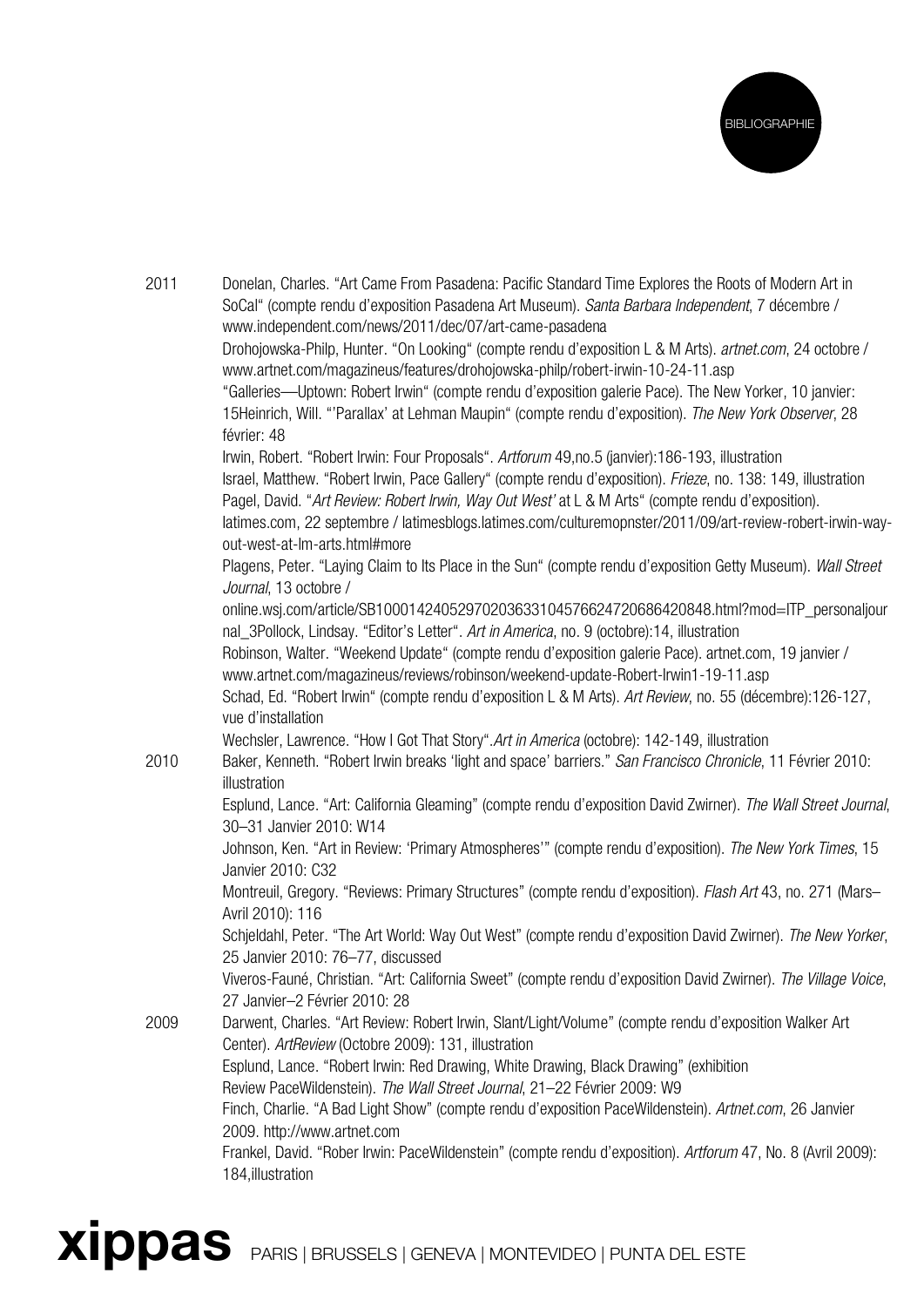

|      | Lawrence, James. "Judd; Irwin; Oursler" (compte rendu d'exposition PaceWildenstein). The Burlington<br>Magazine (Juin 2009): 424-425, vue d'installation                                                                                                                   |
|------|----------------------------------------------------------------------------------------------------------------------------------------------------------------------------------------------------------------------------------------------------------------------------|
| 2008 | Bedford, Christopher. "Robert Irwin-Museum of Contemporary Art, San Diego" (compte rendu d'exposition).<br>The Burlington Magazine 150, no. 1259 (Février 2008): 139-140                                                                                                   |
|      | Bell, Eugenia. "Coast to Coast." Frieze Magazine, no. 118 (Octobre 2008): 33-34, illustration<br>Ollman, Leah. "The Geometry of Sight" (compte rendu d'exposition Museum of Contemporary Art San Diego).<br>Art in America, no. 4 (Avril 2008): 120-125, 177, illustration |
| 2007 | "Robert Irwin" (compte rendu d'exposition PaceWildenstein). The New Yorker, 8 Janvier 2007: 8, 14<br>Bedford, Christopher."Abstraction as Investigation: Robert Irwin's 'Dot Paintings'," The Burlington Magazine                                                          |
|      | 149, no. 1254 (2007): 621-628<br>Bedford, Christopher. "San Diego: Robert Irwin" (compte rendu d'exposition Museum of Contemporary Art)<br>Artforum.com, http://www.Artforum.com/ (accessed 10 Décembre 2007)                                                              |
|      | Chinati Foundation Newsletter 12 (Octobre 2007)<br>Cotter, Holland. "Art in Review: Robert Irwin" (compte rendu d'exposition PaceWildenstein). The New York<br>Times, 12 Janvier 2007, Weekend/Arts: 42, illustration                                                      |
|      | Diehl, Carol. "Robert Irwin at PaceWildenstein" (compte rendu d'exposition). Art in America (Septembre 2007):<br>158-159, illustration                                                                                                                                     |
|      | Finkel, James. "Artist of Light, Space and, Now, Trees." The New York Times, 14 Octobre 2007: 35+,<br>illustration                                                                                                                                                         |
|      | Frankel, David. "Previews: Robert Irwin" (exhibition preview). Artforum (Septembre 2007): 181, illustration<br>Graves, Jen. "Statues with Limitations" (Seattle Art Museum/Olympic Sculpture Park). The Stranger, 16                                                       |
|      | Janvier 2007. http://www.thestranger.com/<br>Irwin, Robert. "On Robert Irwin: Lawrence Weschler and Robert Irwin in Conversation." Chinati Foundation<br>Newsletter 12 (2007): 32-48, illustration                                                                         |
|      | Knight, Christopher. "Robert Irwin's Use of Light, Space and Perception" (compte rendu d'exposition Museum<br>of Contemporary Art, San Diego). Los Angles Times, 13 Novembre 2007: illustration                                                                            |
|      | Kohn, Adrian. "On Robert Irwin: See Like Irwin." Chinati Foundation Newsletter 12 (2007): 20-31, illustration<br>Koshalek, Richard. "Famous in 2112?" Art News 106 (Novembre 2007): 206, discussed                                                                         |
|      | La Rocco, Ben. "Robert Irwin: 'Who's Afraid of Red, Yellow and Blue3'" (compte rendu d'exposition<br>PaceWildenstein). The Brooklyn Rail, Février 2007: 46, illustration                                                                                                   |
|      | "Light, Time, and Three Dimensions" (compte rendu d'exposition). The New Yorker, 13 Août 2007: 13,<br>discussed                                                                                                                                                            |
|      | Levin, Kim. "Reviews: New York—Robert Irwin, PaceWildenstein" (compte rendu d'exposition). Art News 106<br>(Avril 2007): 130, illustration                                                                                                                                 |
|      | Tuck, Douglas. "On Robert Irwin: Photographs." Chinati Foundation Newsletter 12 (2007): 1-19, illustration<br>Van Gelder, Lawrence. "Arts, Briefly: American Academy Honors." The New York Times, 17 Mai 2007: E2                                                          |
| 2006 | Grosz, David. "Arts & Letters, Gallery-Going: Light and Shapes, Enough for Everyone" (compte rendu<br>d'exposition PaceWildenstein). New York Sun, 14 Décembre 2006: 13                                                                                                    |
|      | Knight, Christopher. "Still An Island Apart." Los Angeles Times, 19 Novembre 2006                                                                                                                                                                                          |
|      | "Marfa Open House Puts Focus on Art" (exhibition preview). Dallas Morning News, 29 Septembre 2006<br>Naves, Mario. "An Eminent Art Historian Says Thanks for Nothing." The New York Observer, 4 Décembre<br>2006: 14                                                       |
|      |                                                                                                                                                                                                                                                                            |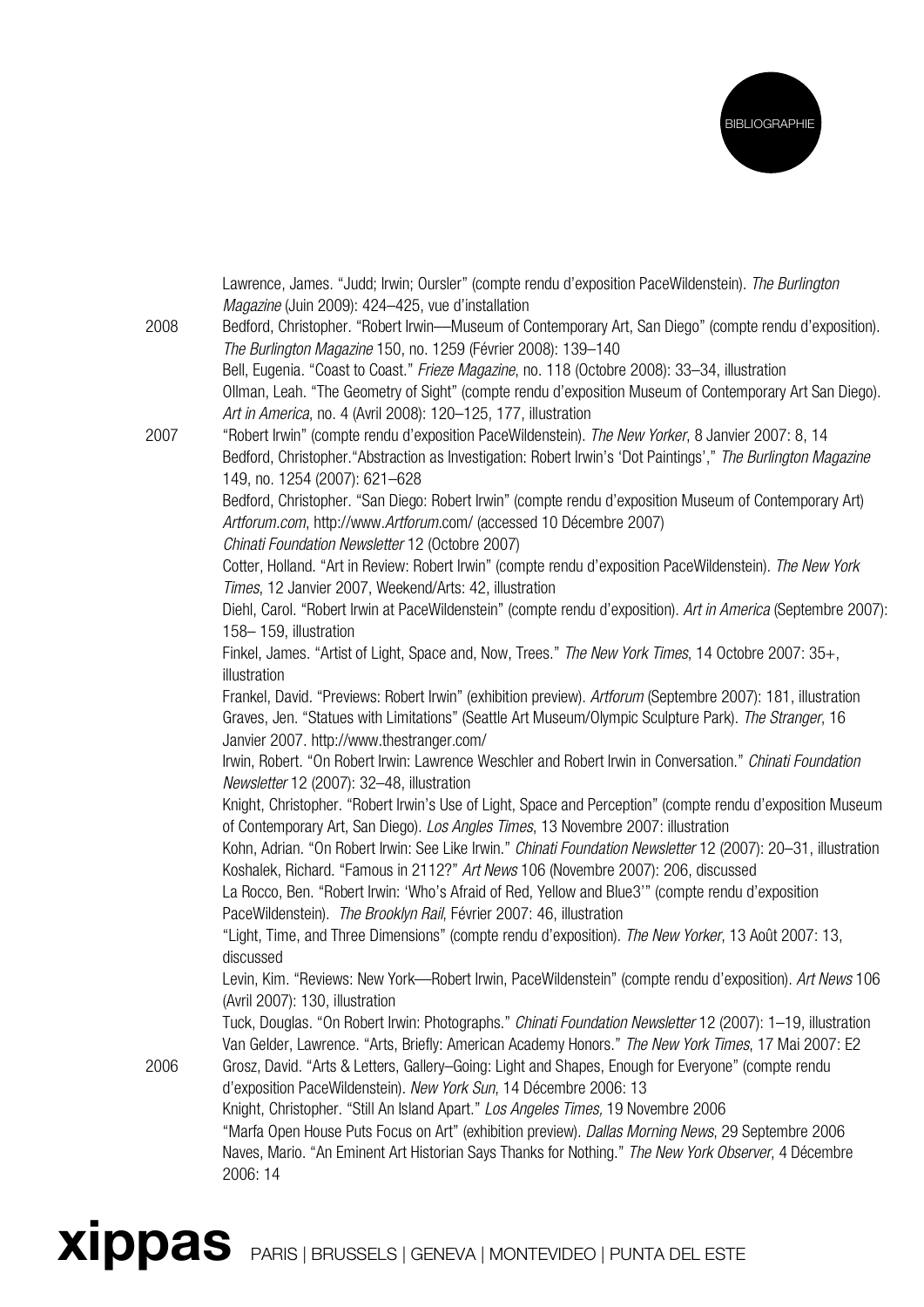

|      | "Robert Irwin" (compte rendu d'exposition PaceWildenstein). Modern Painters (Décembre 2006-Janvier<br>2007): 138                                                                                                                                                  |
|------|-------------------------------------------------------------------------------------------------------------------------------------------------------------------------------------------------------------------------------------------------------------------|
| 2005 | Hirsch, Faye. "Abstract Generations" (compte rendu d'exposition). Art in America (Octobre 2005): 123-129+<br>Miles, Christopher. "Translucence: Southern California Art from the 1960s and 1970s" (exhibition preview).<br>Artforum (Mai 2006): 136, illustration |
| 2004 | Kimmelman, Michael. "'A Minimal Future': How Not Much Is a Whole World" (compte rendu d'exposition Los<br>Angeles Museum of Contemporary Art). New York Times, 2 Avril 2004                                                                                       |
| 2003 | "Art World: Art Blooms in Beacon." Art in America (Mai 2003): 168                                                                                                                                                                                                 |
|      | Cassidy, Victor. "Ed Moses at Klein Art Works." Art in America (Avril 2003): 149<br>Croft, Catherine. "Industrial Flair." Architects Journal 217, no. 7 (12 Juin 2003): 32-40                                                                                     |
|      | MacAdam, Barbara A. "Reviews. Dia: Beacon." Art News (Eté 2003): 160                                                                                                                                                                                              |
|      | Nobel, Philip. "Size Matters." Artforum International (Février 2003): 51                                                                                                                                                                                          |
|      | Perez, Christophe. "Dia Beacon, havre de l'art." L'Oeil (Lausanne), Juin 2003: 47                                                                                                                                                                                 |
|      | Princenthal, Nancy. "Dia: Beacon The Imperturbables." Art in America (Juillet 2003): 62-72                                                                                                                                                                        |
|      | Raber, Anne. "Nature: A Museum Garden Multi-Tasks." New York Times, 29 Mai 2003: F6                                                                                                                                                                               |
|      | Russell, James S. "Dia: Beacon." Architectural Record 191, 10 (Octobre 2003): 108-115<br>Sischy, Ingrid. "Shining Beacon: Thinking Big. Thinking Out Of The Box. Thinking Art. Interview Talks To The                                                             |
|      | Director Of A Brave New Museum." Interview (Juillet 2003): 76-85                                                                                                                                                                                                  |
|      | Stevens, Mark. "Soho on the Hudson." New York, 26 Mai 2003: 60+                                                                                                                                                                                                   |
|      | Wilkin, Karen. "The Gallery: Minimal Art, Maximal Setting." Wall Street Journal, 15 Juillet 2003, Leisure &<br>Arts: D8                                                                                                                                           |
| 2002 | Cappellieri, Alba. "The New Dia Beacon in New York." Domus, no. 851 (Septembre 2002): 36                                                                                                                                                                          |
|      | Irwin, Robert. Interview by Marianne Stockebrand. In Chinati Foundation Newsletter 7 (2002): 20-25<br>Rybczynski, Witold. "Garden Party." Rev. of Robert Irwin Getty Garden, by Lawrence Weschler. Los Angeles                                                    |
|      | Times Book Review, 22 Septembre 2002: 8-9                                                                                                                                                                                                                         |
|      | Weschler, Lawrence. "Turn, Turn, Turn." Metropolis (Octobre 2002): 116-1120, 155<br>Yablonsky, Linda. "The Ferrus Gallery" (compte rendu d'exposition Gagosian Gallery). Art News (Novembre                                                                       |
|      | 2002): 267                                                                                                                                                                                                                                                        |
|      | Zevi, Adachiara. "The City as a Work of Art." Lotus International, no. 113 (2002): 31-34                                                                                                                                                                          |
| 2001 | Caotorta, Fracesca Marzotto. "Getty Center Garden." Abitare (Milan), no. 412 (Décembre 2001): 82-87                                                                                                                                                               |
|      | Irwin, Robert. Interview by Marianne Stockebrand. In <i>Chinati Foundation Newsletter</i> 6 (2001): 13-23                                                                                                                                                         |
|      | Vetrocq, Marcia E. "Italy: New and Improved." Art in America (Janvier 2001): 91-97, 126                                                                                                                                                                           |
| 2000 | Diehl, Carol. "Robert Irwin's Doors of Perception." Bennington: The Alumni Magazine (Compte rendu 2000):                                                                                                                                                          |
|      | 18-21.108-111<br>Littlejohn, David. "'Made in California'." Compte rendu de l'exposition "Made in California: Art, Image, and                                                                                                                                     |
|      | Identity,                                                                                                                                                                                                                                                         |
|      | 1900-2000." Los Angeles County Museum of Art. The Wall Street Journal, 8 Décembre 2000: W17C                                                                                                                                                                      |
|      | Nobel, Philip. "Mixed Media for an Artist: Lawn, Light and House." The New York Times, 15 Juin 2000: F1, F8<br>Vogel, Carol. "Pace Artist Is Designing New Gallery." The New York Times, 15 Septembre 2000: E28                                                   |
| 1999 | Diehl, Carol. "Robert Irwin's Doors of Perception." Art in America (Décembre 1999): 77-83                                                                                                                                                                         |
|      | Kutner, Janet. "Like His Works, Irwin Shifts and Changes." The Dallas Morning News, 31 Octobre 1999: 1C,<br><b>12C</b>                                                                                                                                            |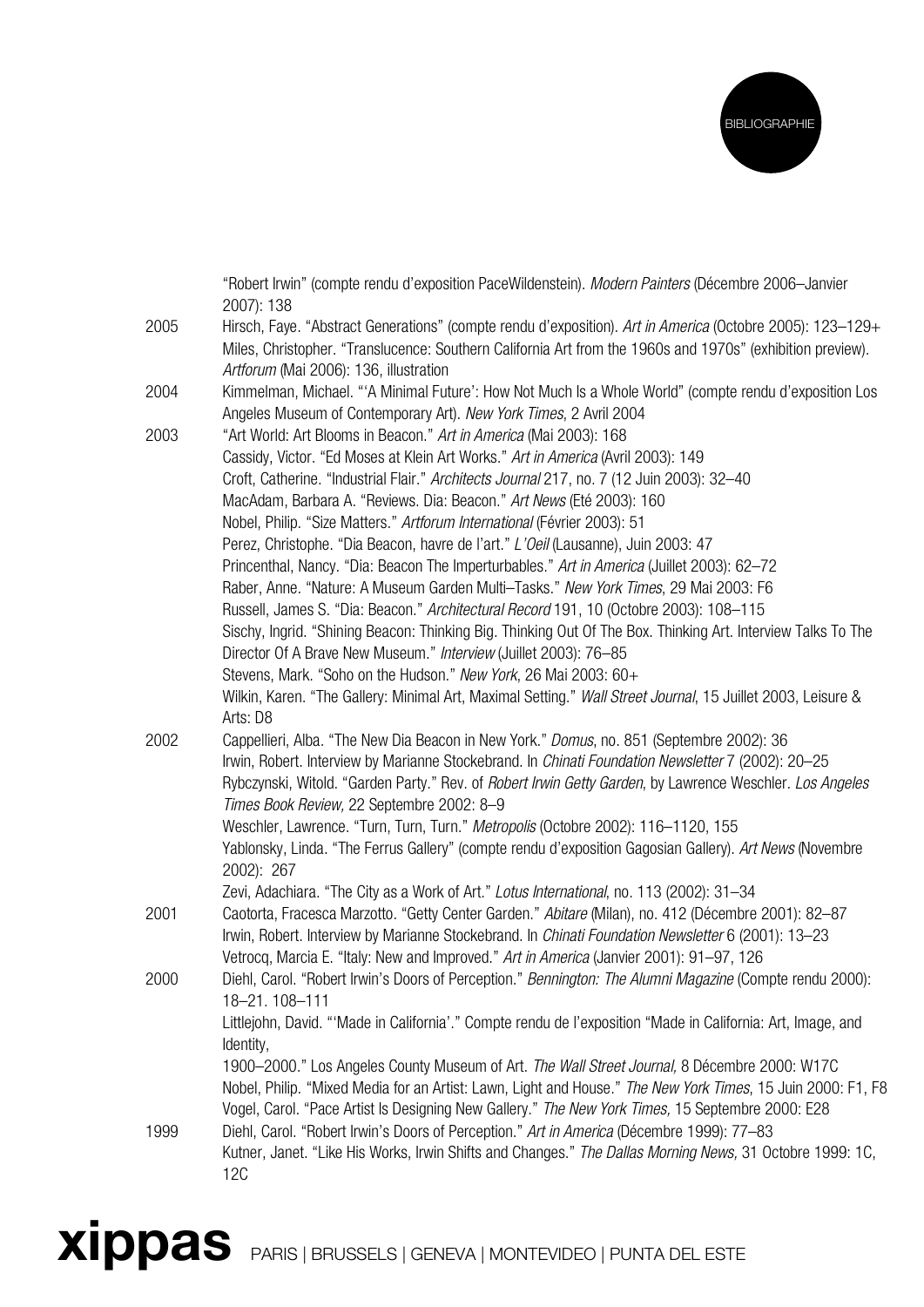

| 1998 | Allington, Edward. "Buddha Built My Hot Rod." Frieze (Janvier-Février 1998): 54-59<br>"Art: Robert Irwin" (compte rendu d'exposition PaceWildenstein). The New Yorker, 1 Juin 1998: 17<br>"Arte: Robert Irwin" (compte rendu d'exposition PaceWildenstein). Vanidad 46 (Juin 1998): 12<br>Bell, J. Bowyer. "Robert Irwin" (compte rendu d'exposition PaceWildenstein). Review, 15 Mai 1998: 43-44<br>Chattopadhyay, Collette. "Robert Irwin: The Getty's Central Garden." Sculpture (Juillet/Août 1998): 10-11<br>Cotter, Holland. "A Tour Through Chelsea, The New Center of Gravity." The New York Times, 15 Mai 1998:<br>E29, E33 |
|------|--------------------------------------------------------------------------------------------------------------------------------------------------------------------------------------------------------------------------------------------------------------------------------------------------------------------------------------------------------------------------------------------------------------------------------------------------------------------------------------------------------------------------------------------------------------------------------------------------------------------------------------|
|      | Diehl, Carol. "Reviews: Robert Irwin." Art News (Juin 1998): 121                                                                                                                                                                                                                                                                                                                                                                                                                                                                                                                                                                     |
|      | Duncan, Michael. "Live from the Getty." Art in America (Mai 1998): 98-101                                                                                                                                                                                                                                                                                                                                                                                                                                                                                                                                                            |
|      | Frankel, David. "Robert Irwin: DIA Center for the Arts/PaceWildenstein" (compte rendu d'exposition). Artforum<br>(Décembre 1998): 121                                                                                                                                                                                                                                                                                                                                                                                                                                                                                                |
|      | Glueck, Grace. "On a Journey Through a Maze, Contemplating Light and Color." The New York Times, 13<br>Novembre 1998: E37                                                                                                                                                                                                                                                                                                                                                                                                                                                                                                            |
|      | Kimmelman, Michael. "Robert Irwin" (compte rendu d'exposition PaceWildenstein). The New York Times, 12<br>Juin 1998: E37                                                                                                                                                                                                                                                                                                                                                                                                                                                                                                             |
|      | Levin, Kim. "VOICE CHOICES: Robert Irwin." Village Voice, 28 Avril 1998: 82                                                                                                                                                                                                                                                                                                                                                                                                                                                                                                                                                          |
|      | Newhall, Edith. "Installation Light Touch." New York, 27 Avril 1998: 81                                                                                                                                                                                                                                                                                                                                                                                                                                                                                                                                                              |
|      | Pincus, Robert L. "The Arts." The San Diego Union Tribune, 18 Octobre 1998: E-1, E-4-5                                                                                                                                                                                                                                                                                                                                                                                                                                                                                                                                               |
|      | Smith, Roberta. "The Ghosts of SoHo." The New York Times, 27 Août 1998: E1, E2                                                                                                                                                                                                                                                                                                                                                                                                                                                                                                                                                       |
|      | Schwabsky, Barry. "Preview Winter/Spring '98: Robert Irwin." Artforum (Janvier 1998): 30                                                                                                                                                                                                                                                                                                                                                                                                                                                                                                                                             |
|      | Stevens, Mark. "Lost in Space." New York, 4 Mai 1998: 132-133                                                                                                                                                                                                                                                                                                                                                                                                                                                                                                                                                                        |
|      | Stromme, Elizabeth. "Something About Azaleas." Buzz (Avril 1998): 30, 32<br>Thea, Carolee. "Robert Irwin: De-objectifications for Philosophic and Actual Bodies." Sculpture (Octobre                                                                                                                                                                                                                                                                                                                                                                                                                                                 |
|      | 1998): 26-29                                                                                                                                                                                                                                                                                                                                                                                                                                                                                                                                                                                                                         |
|      | Weber, Bruce. "Art and Architecture, Dueling on a High Plain." The New York Times, 29 Avril 1998: E1, E4                                                                                                                                                                                                                                                                                                                                                                                                                                                                                                                             |
| 1997 | Anderson, Kurt. "Letter from Los Angeles: A City on a Hill." The New Yorker, 29 Septembre 1997: 66-73<br>"A Site-Determined Installation by Robert Irwin: 1º 2º 3º 4º." View: Museum of Contemporary Art San Diego                                                                                                                                                                                                                                                                                                                                                                                                                   |
|      | (Juillet-Août-Septembre 1997): 2                                                                                                                                                                                                                                                                                                                                                                                                                                                                                                                                                                                                     |
|      | D'Arcy, David. "Lights. Camera. Getty." Los Angeles Magazine (Novembre 1997): 84-91, 169-170<br>Knight, Christopher. "An Artwork That Will Grow On You." Los Angeles Times, 17 Décembre 1997: F1, F4                                                                                                                                                                                                                                                                                                                                                                                                                                 |
|      | Muchnic, Suzanne. "Updating the Getty." Los Angeles Times, 12 Septembre 1997: Calendar, F1, F22<br>Muchnic, Suzanne. "What the Getty Can't Buy: Time." Los Angeles Times, 22 Octobre 1997: Calendar, F1, F9<br>Vogel, Carol. "Inside Art: More Modernity For the Getty." The New York Times, 26 Décembre 1997:<br>Weschler, Lawrence. "When Fountainheads Collide: Robert Irwin and Richard Meier Tangle Over The Getty<br>Center's Garden." The New Yorker, 8 Décembre 1997: 60-70                                                                                                                                                  |
| 1996 | Decker, Andrew. "Gettyworld." Art News (Mai 1996): 110-116<br>Douglas, Ann. "High Is Low." The New York Times Magazine, 29 Septembre 1996: 175-180                                                                                                                                                                                                                                                                                                                                                                                                                                                                                   |
| 1995 | McKenna, Kristine. "Uncommon Grounds." Los Angeles Times, 7 Avril 1996: calendar, 3, 84<br>Alvarez, Juan A. "El artista californiano Robert Irwin expone en el Centro de Arte Reina Sofía sus < <diálogos<br>con la luz&gt;&gt;." Diario de León, 7 Février 1995: 35<br/>Cameron, Dan. "Two Years Before the Mast." Artforum (Mars 1995): 11, 119<br/>"Capital del arte contemporáneo." El Ideal Gallego, 13 Février 1995</diálogos<br>                                                                                                                                                                                              |
|      |                                                                                                                                                                                                                                                                                                                                                                                                                                                                                                                                                                                                                                      |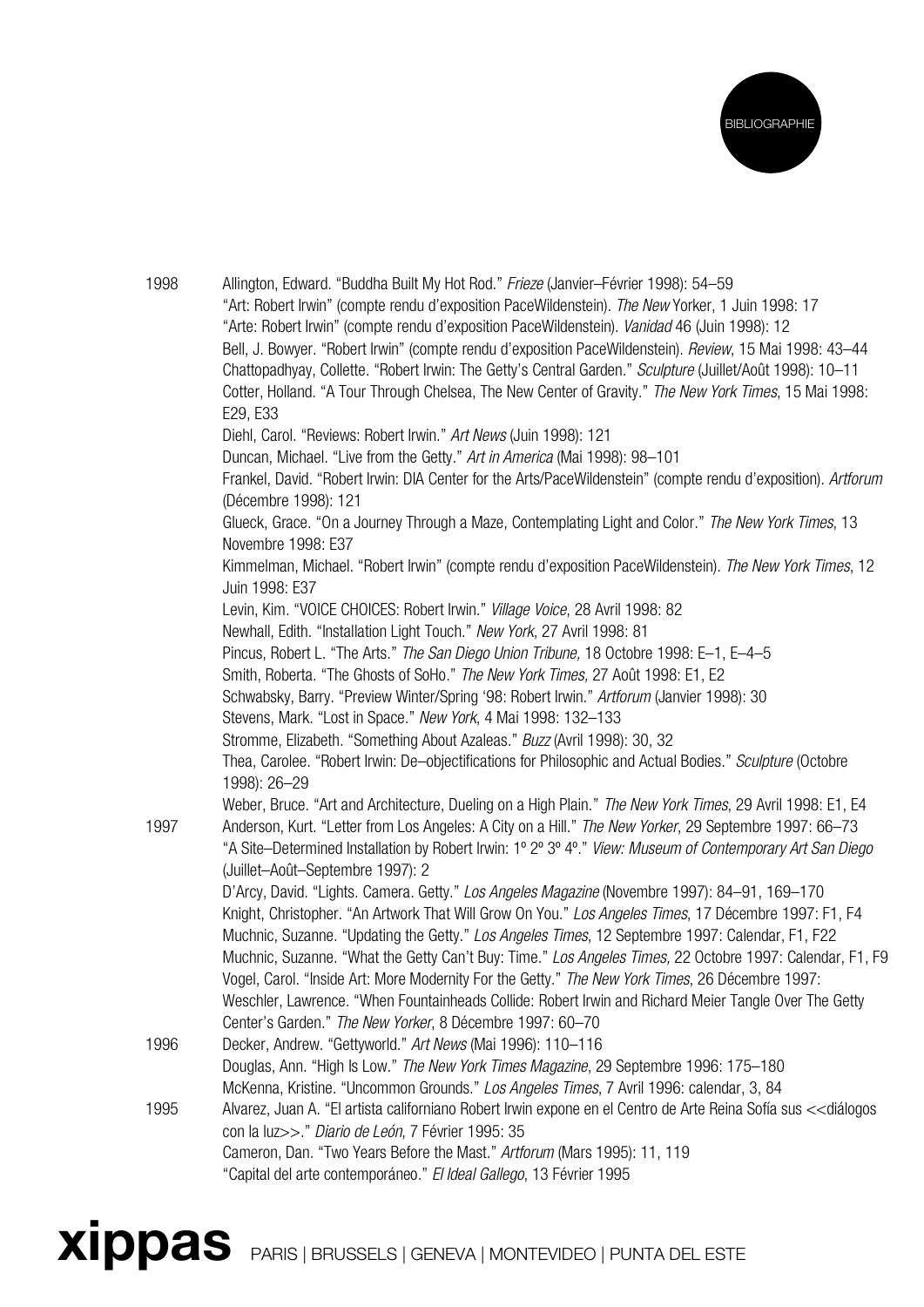

"Dispersión." José Luis: 42

Efe. "Arte para el fin del milenio." Diario de León, 9 Février 1995: 52

Efe. "El centro Reina Sofía inaugura una muestra retrospectiva de Robert Irwin." Faro De Vigo, 8 Février 1995 Efe. "El Centro de Arte Reina Sofía inauguró una muestra del artista Robert Irwin." El Ideal Gallego, 8 Février 1995

Efe. "Muestra retrospectiva del californiano Robert Irwin en el Reina Sofía." La Informacion de Madrid, 8 Février 1995: 26

Efe. "Robert Irwin, en el Reina Sofía." Diari De Tarragona, 8 Février 1995

Efe. "Robert Irwin inaugura una Retrospectiva en el Reina Sofía." El Comercio, 8 Février 1995

"El Centro Reina Sofía dedica una muestra retrospectiva a Robert Irwin." El Mundo, 8 Février 1995: 93

Filler, Martin. "Meier's Marvel." Harper's Bazarr (Novembre 1995): 208–211

Florez, Fernando Castro. "Herbras de luz." Diario 16 (27 Février 1995): 61

"Irwin, en el Reina Sofía." Lanza, 3 Février 1995

"Irwin inaugura una antológica en el Museo Reina Sofía." La Nueva España, 8 Février 1995

Jiménez, Pablo. "Robert Irwin: El Orden Minimalista." ABC, 17 Février 1995: 27

"Juan Abelló paga sus impuestos con un cuadro de Antoni Tàpies." Expansion, 8 Février 1995

Knight, Christopher. "A Blue–Chip Gallery Sees Blue Skies in L.A." Los Angeles Times, 13 Août 1995: 53, 56

Kuspit, Donald. "Beyond the Iron Cage." Sculpture (Mai–Juin 1995): 24–27

Landi, Ann. "Lannan Hangs It Up." Art News (Septembre 1995): 44

"Madrid se llena de arte para Arco 95." El Pais, 7 Septembre 1995: 41

Moreno, Fernando. "La Calle: Robert Irwin en Madrid." 20 Février 1995: 42

"New Building for San Diego Museum." Art West Newspaper, Février 1995: 7

Ortega, Pilar. "El artista no cuenta en la obra pública." Ya, 4 Février 1995: 55

"Retrospectiva de Irwin en el Centro Reina Sofía." La Voz de Asturias, 8 Février 1995

"Retrospectiva de Robert Irwin." Guía Del Olio, 13 Février 1995: 48

"Retrospectiva de Robert Irwin en el Centro Reina Sofía." ABC, 8 Février 1995: 52

"Robert Irwin." Tiempo, 13 Février 1995: 100

"Robert Irwin." Diario de Navarra, 8 Février 1995

"Robert Irwin, en el Reina Sofía." Ultima Hora, 8 Février 1995

"Robert Irwin expone en el Reina Sofía." Deia, 8 Février 1995

"Robert Irwin: Retrospectiva en el Reina Sofía." Las Provincias, 13 Février 1995

1994 "Au Musée d'Art moderne Robert Irwin." Le Courrier de Paris (Juin 1994)

Barnet, Andrea. "The Art of Being There." The New York Times Book Review, 1 Mai 1994: 18 Cotter, Holland. "Masterpieces of the Postwar Era." The New York Times, 12 Août 1994: C3 Delbecq, Françoise. "Robert Irwin, Fiat Lux!" Elle (édition française), 5 Septembre 1994 Domino, Christophe. "L'art contemporain." Editions Scala Centre Georges Pompidou, MNAM–CCI: 66 Domino, Christophe. "Robert Irwin." Beaux Arts Magazine (Juillet/Août 1994): 94-95 Ducloux, Sophie. "Robert Irwin." Le journal des expositions, no. 18 (1994) Fechner–Smarsly, Von Thomas. "Beim Sehen vergessen, daß man sieht." Frankfurter Rundschau, 28 Avril 1994

Ferrandi, Marie–Paule. "Robert Irwin." Voir (Septembre 1994)

Gauville, Hervé. "Irwin sort De L'ombre." Liberation, 24 Août 1994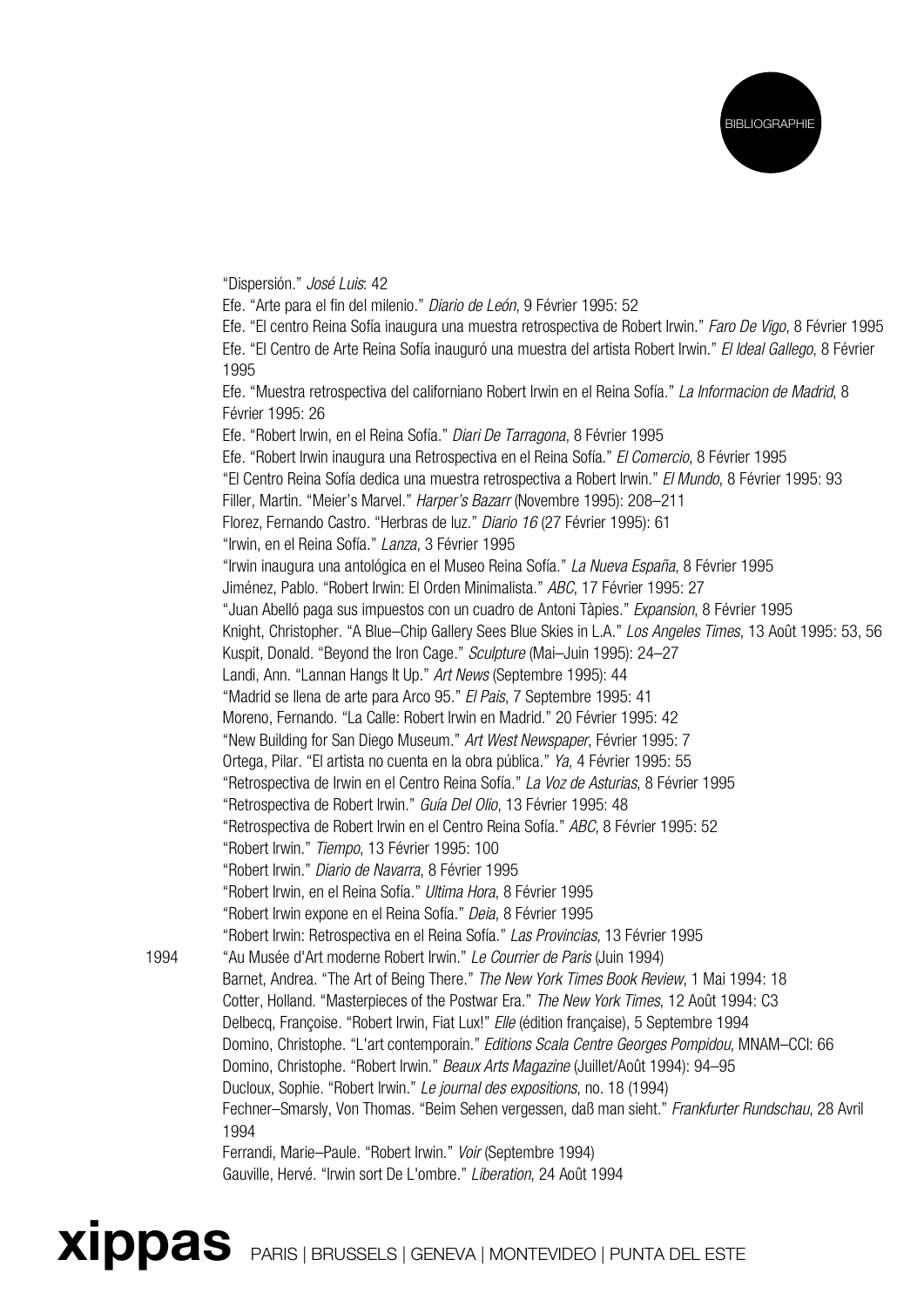

Grout, Catherine. "Robert Irwin." Artpress (Octobre 1994): 76 "Het verband tussen kunst en een wandklok." De Morgen, 31 Août 1994 Imdahl, Georg. "Fenster zur Welt." Frankfurter Allgemeine Zeitung, 2 Mai 1994 Jodidio, Philip. "La Conquête de L'Espace." Connaissance des Arts (Octobre 1994) Kipphoff, Von Petra. "Bilder ohne Rand und Rest." Die Zeit, 29 Avril 1994: 61 "La Lumière de Robert Irwin." Le Figaro/FigaroScope, 7 Septembre 1994 "L' irresistible ascension de Robert Irwin." Vogue (French edition), Octobre 1994: 116–117 "¿Más Arte Español en el Cars?" ABC, 16 Décembre 1994: 78 Meixner Christiane. "Robert Irwin Raum–Erlebnis." Schnüss, Mai 1994 Plath, Carina. "Sitting down with Einstein." Das Kunst-Bulletin (Juin 1994): 30-37 Pradel, Jean–Louis. "La lumière et l'espace." Evenement, 1 Septembre 1994 Redakteurin, Von unserer; Hasse, Amy. "Der Raum weitet sich." Kölner Stadt–aAnzeiger, no. 9/10 (Avril 1994) "Robert Irwin." Antiques Auctions (Septembre 1994) "Robert Irwin." Arte Magazine (Août 1994): 20 "Robert Irwin." LaCroix, 1 Octobre 1994 "Robert Irwin." La Gazette de l'Hôtel Drouot, 16 Septembre 1994 "Robert Irwin." L'Rchitecture D'Aujourd'hui, Septembre 1994 "Robert Irwin." Paris Le Journal, 15 Juillet 1994 Rowlands, Penelope. "International: Robert Irwin." Art News (French edition), Novembre 1994: 167–168 Santacreu, Elisabeth. "L'univers d'un architecte." le Parisien, 6 Septembre 1994 Scarborough, James. "Robert Irwin: Vagaries of Perception." Flash Art (Mai/Juin 1994): 96–98 Schneider, Von Bruno F. "Zaubern mit Gaze und Farbe." Kölnische Rundschau, 8 Avril 1994 Thiele, Carmela. "Dialog mit der Natur." Hannoversche Allgemeine Zeitung, 13 Avril 1994: 85 Tully, Judd. "Auction Reviews: Contemporary Art."  $Art + Auction$  (Janvier 1994): 98 Wilczek, Frank. "1012 Degrees in the Shade." The Sciences (Janvier/Février 1994): 22-30 1993 "Alumni Focus." O: A Newsletter for Alumni and Friends of Otis School of Art and Design (Eté 1993) Amor, Mónica. "N.Y. Un Otoño Para El Arte." Nuevo ESTILO (Columbia) 3, no. 15 (1993) Baker, Kenneth. "Painter's Show Is Very L.A." San Francisco Chronicle, 25 Juin 1993: C3-C4 Balken, Debra Bricker. "Robert Irwin at Pace." Art in America (Janvier 1993): 99 Bonami, Francesco. "Robert Irwin, Justen Ladda, Robert Gober, Ilya Kabakov: Prop Art." Flash Art (Janvier/Février 1993): 86–87 Brougher, Kerry. "Robert Irwin." The Contemporary (The Museum of Contemporary Art, Los Angeles), Juin/Juillet 1993: 9–10 Cohen, Michael. "Los Angeles: Robert Irwin/MOCA." Flash Art (Novembre/Décembre 1993): 114 Donohue, Marlena. "Irwin focus of MOCA conceptual art exhibit." The Daily Breeze/News Pilot, 18 Juin 1993. Fishburn, Karen. Design Journal (Août 1993) Jarrell, Joe. "Reviews: Los Angeles, California." Sculpture (Novembre/Décembre 1993): 55-56 Knight, Christopher. "Irwin's Search for the Poetry of Light, Space." Los Angeles Times, 23 Juin 1993: F1, F3 Leovy, Jill. "Of Light and Space - Artist's Sculpture Is So Tall Campus Has No Site for It." The Los Angeles Times, 12 Mai 1993: B1, B8 Lewis, Jim. "A View with a Room." Harper's Bazaar, Juin 1993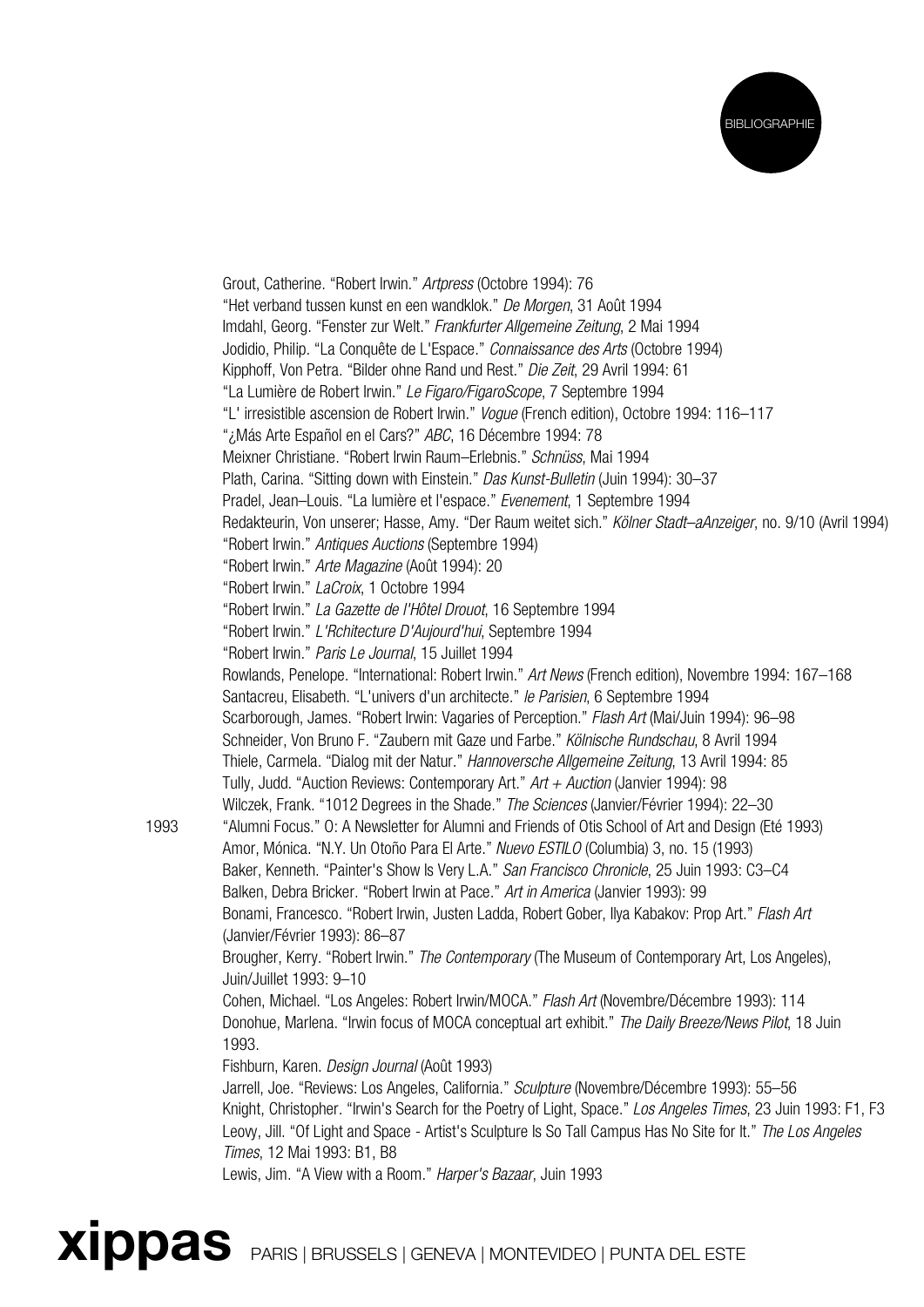

Littlefield, Kinney. "Visual Wizard Inspires Meditation." Orange County Registrar (Juin 1993) McKenna, Kristine. "A Kaleidoscopic Portrait of an Artist by Those Who Know Best." Los Angeles Times/Calendar, 13 Juin 1993: 4, 5, 80–85 Morgan, Kitty. "In search of the why of art." The Orange County Register, 20 Juin 1993: 38-39 Munchnic, Suzanne. "Robert Irwin/Museum of Contemporary Art." Art News (Octobre 1993): 173 "Museum Preview 1993–94." Art in America Annual (Août 1993): 19 Newman, Morris. "Whoosh!" LA Downtown News, 19 Juillet 1993: 16, 19 Nilsen, Richard. "Caught in the Act of Seeing." Arizona Republic, 4 Juillet 1993: E1, E5 Ollman, Leah. "A Trolly's-Eye-View." Art News (Septembre 1993): 25–26 Pincus, Robert L. "In retrospect, two county artists gain stature." The Chicago Tribune, 18 Août 1993 Pincus, Robert L. "Irwin Keeps the Fine Arts of Wonder Alive." San Diego Union, 27 Juin 1993 Plagens, Peter. "The Big Daddy of Light and Space." Newsweek, 2 Août 1993: 54 "Robert Irwin." View (Museum of Contemporary Art San Diego, La Jolla), Juillet/Août/Septembre, Quarterly 1993 Rugoff, Ralph, "The Light and Space Man." LA Weekly, 16–22 Juillet 1993: 39–40 Smith, Richard. "The Elusive Object." Artweek 24, no. 15 (5 Août 1993): 4–5, 13 Sobchack, Vivian. "From Space to Place." Artforum (Novembre 1993): 71–74, 122, 128 Sullivan, Meg. "Hometown boy gets site-specific in L.A." Daily News, 20 Juin 1993: 9–10 Sullivan, Meg. "Remembering the presence of a wall light." Daily News, 20 Juin 1993: 9 Weschler, Lawrence. "In a Desert of Pure Feeling." The New Yorker, 7 Juin 1993: 80–91 "Ze News." Galeries Magazine (Eté 1993): 15–17 1992 Avgikos, Jan. "Robert Irwin." review, Artforum (Novembre 1992): 103–104 Friis–Hansen, Dana & Y.K. "Robert Irwin." Space Design, no. 338 (Novembre 1992): 60–61 "Goings On About Town." The New Yorker, 19 Octobre 1992 Koshalek, Richard. "MOCA's Maverick." Art News (Février 1992): 39–40 Larson, Kay. "The Light Fantastic." New York, 19 Octobre 1992: 113–114 Levin, Kim. "Art: in Brief." The Village Voice, 13 Octobre 1992: 82 "Museum Preview 1992–93." Art in America Annual (Août 1992): 29 Newhall, Edith. "Galleries." New York, 14 Septembre 1992: 72–74 Solnit, Rebecca. "Living Places." Artspace (Janvier–Avril 1992): 36–40 Smith, Roberta. "Matter Turned Into Light and Space." The New York Times, 25 Septembre 1992: C29 Vetrocq, Marcia. "Back to Basics." Art in America (Avril 1992): 67–71 1991 Berman, Avis. "Public Sculpture's New Look." Art News (Septembre 1991): 102–109 Jarmusch, Ann. "More patchwork than gold mine." Tribune (San Diego), 25 Mars 1991: C–1, 6 Lister, Priscilla. "SDMA Funds Growing, And Weisman Gallery Opens." San Diego Daily Transcript, 22 Mars 1991 Lister, Priscilla. "SDMCA Gets Closer To Securing Space In Great American Plaza." San Diego Daily Transcript, 21 Février 1991 Pincus, Robert. "A welcome exhibit, most of it worth seeing." The San Diego Union, 25 Mai 1991 Sutter, Janet. "Art gains a grand preview." The San Diego Union, 17 Mars 1991 Wasserman, Isabelle. "New gallery opens Saturday." The San Diego Union, 18 Mars 1991 Wilson, William. "Sentinal Plaza." (Pasadena) L.A. Times, Juillet 1991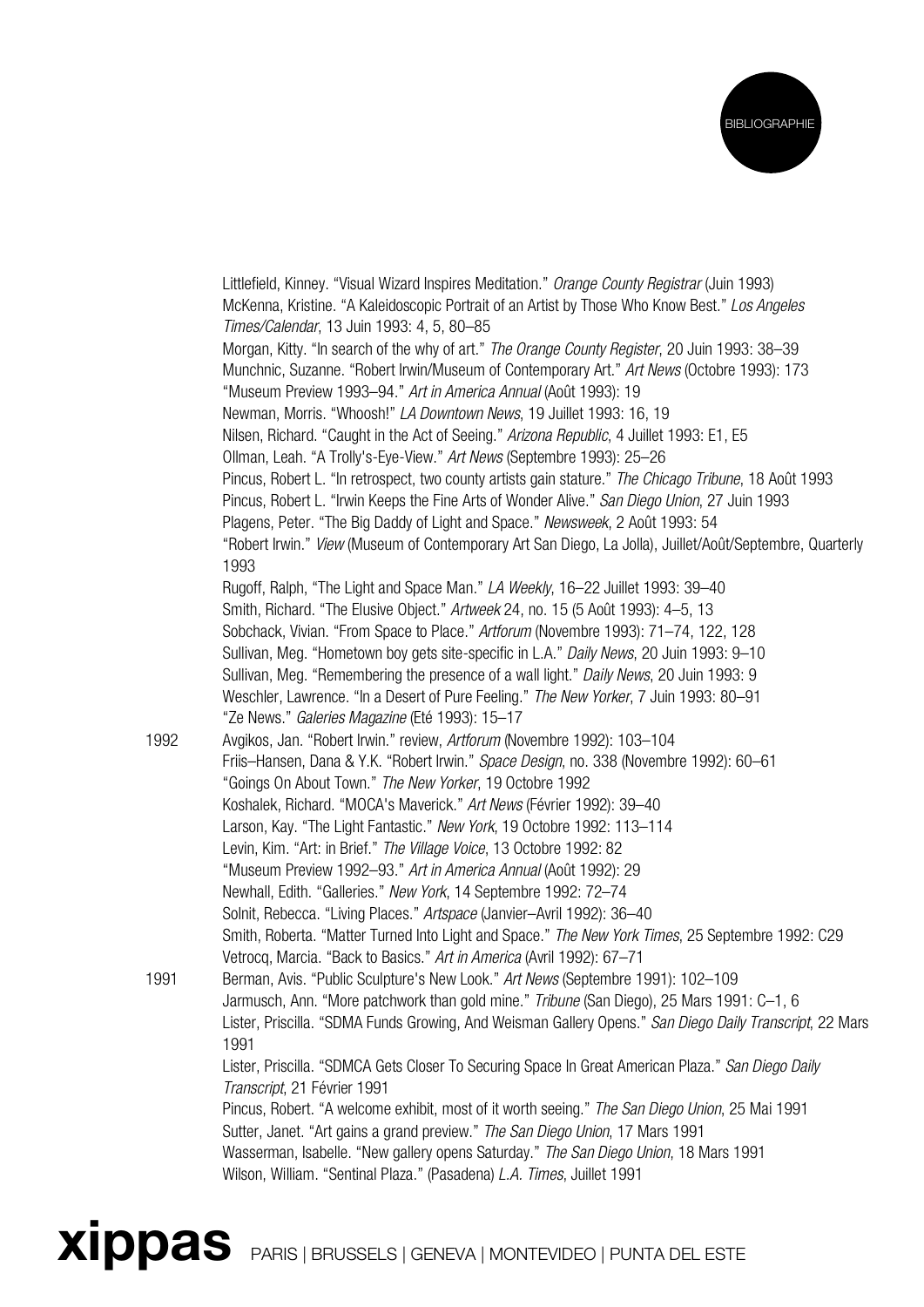

| 1990 | "Battling for Tenants in a Sluggish Market." The New York Times, 4 Mars 1990<br>Bois, Yve-Alain. "Panza the Idealist?" The Journal of Art, Octobre 1990: 29 |
|------|-------------------------------------------------------------------------------------------------------------------------------------------------------------|
|      | Cohen, Neil. "Worker in Progress." Continental Profiles, Septembre 1990: 33, 48, 53-61                                                                      |
|      | "Exploring the Art of Light and Space." The Journal of Art (Décembre 1990)                                                                                  |
|      | "Goings on About Town." The New Yorker, 5 Mars 1990                                                                                                         |
|      | Joselit, David. "Public Art & The Public Purse." Art in America (Juillet 1990)                                                                              |
|      | Lister, Priscilla. "SDMA Receives Weisman." San Diego Daily Transcript, 21 Septembre 1990: 3A, 6A                                                           |
|      | Pincus, Robert. "The Public & Private Genius of Visionary Robert Irwin." San Diego Union, Février 1990                                                      |
|      | Sherman, Lola. "Area artist backs out of I-5 overpass project." Tribune (San Diego), 2 Novembre 1990                                                        |
| 1988 | Cameron, Dan. "High-Tech Redux." Flash Art (Eté 1988)                                                                                                       |
|      | Mumma, Phil. "Billy Al Bengston; The Sport of Making Art." The Museum of California (Juillet/Août 1988)                                                     |
| 1987 | Brenson, Michael. "City as Sculpture Garden: Seeing the New and Daring." The New York Times, 17 Juillet<br>1987                                             |
|      | Goodman, Jonathan. "Perceiving the Garden: Robert Irwin at Wave Hill." Arts (Novembre 1987)                                                                 |
|      | Phillips, Patricia C. "Robert Irwin Wave Hill." Artforum (Novembre 1987)                                                                                    |
| 1986 | Brenson, Michael. "Is Neo-Expressionism an Idea Whose Time Has Passed?" The New York Times, 5 Janvier<br>1986, Section 2: 1, 12                             |
|      | Esterow, Milton. "How Public Art Becomes a Political Hot Potato." Art News (Janvier 1986)                                                                   |
|      | McGill, Douglas C. "Sculpture Goes Public." The New York Times Magazine, 27 Avril 1986                                                                      |
| 1985 | "The Talk of the Town: 'Seeing'." The New Yorker, 30 Septembre 1985                                                                                         |
|      | Tomkins, Calvin. "Knowing in Action." The New Yorker, 11 Novembre 1985                                                                                      |
| 1984 | Glueck, Grace. "A Collection That Breathes the Spirit of Modernism." The New York Times, 8 Avril 1984: 33,<br>35                                            |
|      | Korber, Dorthy. "McArther Award." Long Beach Telegram, 15 Février 1984                                                                                      |
|      | McEvilley, Thomas. "Robert Irwin, Public Safety Building, Old Post Office." Artforum (Juin 1984)                                                            |
|      | McEvilley, Thomas. "Review." Artforum (Eté 1984)                                                                                                            |
| 1983 | Failing, Patricia. "San Diego Big Bird on Campus." Art News (Novembre 1983)                                                                                 |
|      | "9 Spaces 9 Trees." Seattle Post Intelligence, Juillet 1983                                                                                                 |
|      | "Old Post Office Installation." The Washington Post, Septembre 1983                                                                                         |
|      | Tompkins, Calvin. "Like Water in A Glass." The New Yorker, 21 Mars 1983                                                                                     |
| 1982 | Evren, Robert. "From Window to Wall: Robert Irwin's Untitled." Bulletin, Allen Memorial Art Museum (1982)                                                   |
|      | "New Light On a Socratic Artist." San Francisco Chronicle, 4 Avril 1982                                                                                     |
|      | "Robert Irwin: Taking Art to the Vanishing Point." <i>International Herald Tribune</i> , 25 Septembre 1982                                                  |
|      | Schieldahl, Peter. "Improvising in Art and Life." Review of Seeing is Forgetting the Name of the Thing One                                                  |
|      | Sees. The New York Times Book Review, 18 Avril 1982                                                                                                         |
|      | "Taking Art to Point Zero." The New Yorker, Mars 1982                                                                                                       |
|      | Weschler, Lawrence. "Lines of Inquiry." Art in America (Mars 1982)                                                                                          |
|      | Wilson, William. "Milestone Biography." L.A. Times, Mars 1982                                                                                               |
| 1981 | Butterfield, Jan. "The Enigma Suffices." Images and Issues (Winter 1981)                                                                                    |
|      | Celant, Germano. "L'espace entre parantheses." Art Press International (Novembre 1981)                                                                      |
|      | Stevens, Mark. Review. Newsweek, 17 Août 1981                                                                                                               |
|      | "Surrendering to Presence, Robert Irwin, Esthetic Integration." Artforum (Novembre 1981)                                                                    |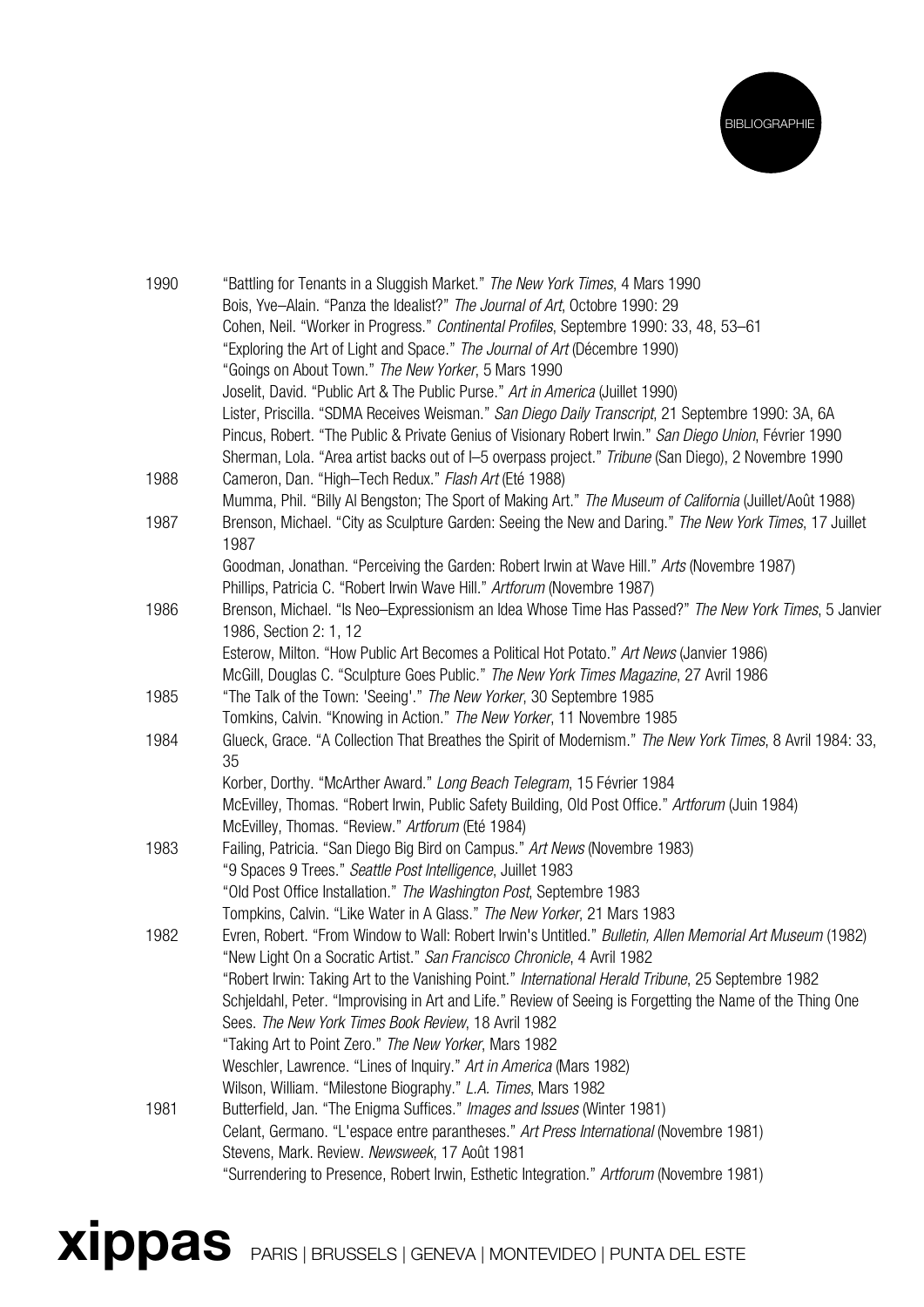

| 1979 | Atkins, Robert. "Irwin Trips the Light Fantastic." Art Week, 14 Avril 1979<br>Fischer, H. "Space As Support." Artforum (Octobre 1979)<br>Jankowski, Wanda. "Seeing Space in a New Light." Lighting Design and Application, Novembre 1979 |
|------|------------------------------------------------------------------------------------------------------------------------------------------------------------------------------------------------------------------------------------------|
|      | Knight, Christopher. "Review." Artforum (Octobre 1979)                                                                                                                                                                                   |
| 1978 | "Robert Irwin's Line Paintings." Artforum (Hiver 1978)                                                                                                                                                                                   |
|      | "Skinn-Annuel." Art Actuel (1978)                                                                                                                                                                                                        |
| 1977 | "The Career That Rejected Studio Art." New York Times, 8 Mai 1977<br>Kingley, Avril. "Wave the Magic Wand." Soho Weekly News, Mai 1977                                                                                                   |
|      | "Made In California." American Art Review (Juillet 1977)                                                                                                                                                                                 |
|      | "Robert Irwin's Alchemy of Perception." The Village Voice, 9 Mai 1977                                                                                                                                                                    |
|      | "Robert Irwin's Whitney Project: Retrospectives and Prospects." LAICA Journal (Juillet/Août 1977)                                                                                                                                        |
|      | Russell, John. "Robert Irwin at the Whitney." The New York Times, 22 Avril 1977                                                                                                                                                          |
|      | Treib, Marc. "Architectural Versus Architecture: Is an Image a Reality." Architectural Association Quarterly                                                                                                                             |
|      | (1977)                                                                                                                                                                                                                                   |
| 1976 | Hazlitt, Gordon. "Incredibly Beautiful Quandary." Art News (Mai 1976)                                                                                                                                                                    |
|      | Levine, Edward. "Robert Irwin: World Without Frame." Art Magazine (Février 1976)                                                                                                                                                         |
|      | Marmer, Nancy. "Reviews." Artforum (Février 1976)<br>Morrison, C.L. "Chicago." Artforum (Février 1976)                                                                                                                                   |
|      | "Robert Irwin: On the Periphery of Knowing." Arts Magazine (Février 1976)                                                                                                                                                                |
|      | Smith, Roberta. "Robert Irwin: The Subject is Sight." Art in America (Mars 1976)                                                                                                                                                         |
|      | Wortz, Malinda. "Self Scrutiny and Scrims." Art News (Janvier 1976)                                                                                                                                                                      |
| 1975 | Baker, A.T. "Manhattan Midwinter: Through the Eddy" (compte rendu d'exposition The Pace Gallery). Time, 20<br>Janvier 1975: 75                                                                                                           |
|      | Bass, Sid R. "Newspaper Catalog." Fort Worth Star-Telegram, 21 Septembre 1975                                                                                                                                                            |
|      | Davis, Douglas. "The Searcher." Newsweek, 29 Décembre 1975                                                                                                                                                                               |
|      | Dreiss, Joseph. "Art Reviews." Arts Magazine (Février 1975)                                                                                                                                                                              |
|      | "Review." Art in America (Mars/Avril 1975)                                                                                                                                                                                               |
|      | Rosing, Larry. "Robert Irwin at Pace" (compte rendu d'exposition The Pace Gallery). Art in America (Mars-Avril<br>1975)                                                                                                                  |
|      | Wortz, Dr. Edward. "Newspaper Catalog." Forth Worth Star-Telegram, 21 Décembre 1975                                                                                                                                                      |
| 1974 | "An Uncompromising Other Way." Arts (Juin 1974)                                                                                                                                                                                          |
|      | "Irwin at Pace." Newsweek, Décembre 1974                                                                                                                                                                                                 |
|      | Matos, Jose. "Review." (compte rendu d'exposition The Pace Gallery). Artforum 12 (Février 1974): 78<br>Panza, Giusseppe di Biumo. "Environmental Art Museum." Data, 1974                                                                 |
|      | Plagens, Peter. "Reviews." Artforum 12 (Février 1974)                                                                                                                                                                                    |
|      | "Robert Irwin" (compte rendu d'exposition The Pace Gallery). Arts Magazine 48 (Février 1974): 65                                                                                                                                         |
|      | Russell, John. "Reviews" (compte rendu d'exposition The Pace Gallery). The New York Times, Décembre 1974                                                                                                                                 |
| 1973 | Perreault, John. "Reviews" (compte rendu d'exposition The Pace Gallery). Village Voice, 13 Décembre 1973                                                                                                                                 |
|      | Terbell, Melinda. "African Art in Motion." Art News (Mars 1973)                                                                                                                                                                          |
| 1972 | Mackintosh, Alistair. "Robert Irwin: An Interview." Arts and Artists, Mars 1972                                                                                                                                                          |
|      | "Part 1. The State of the Real: Robert Irwin Discusses the Art of An Extended Consciousness." Arts Magazine<br>(Juin 1972): 47-9                                                                                                         |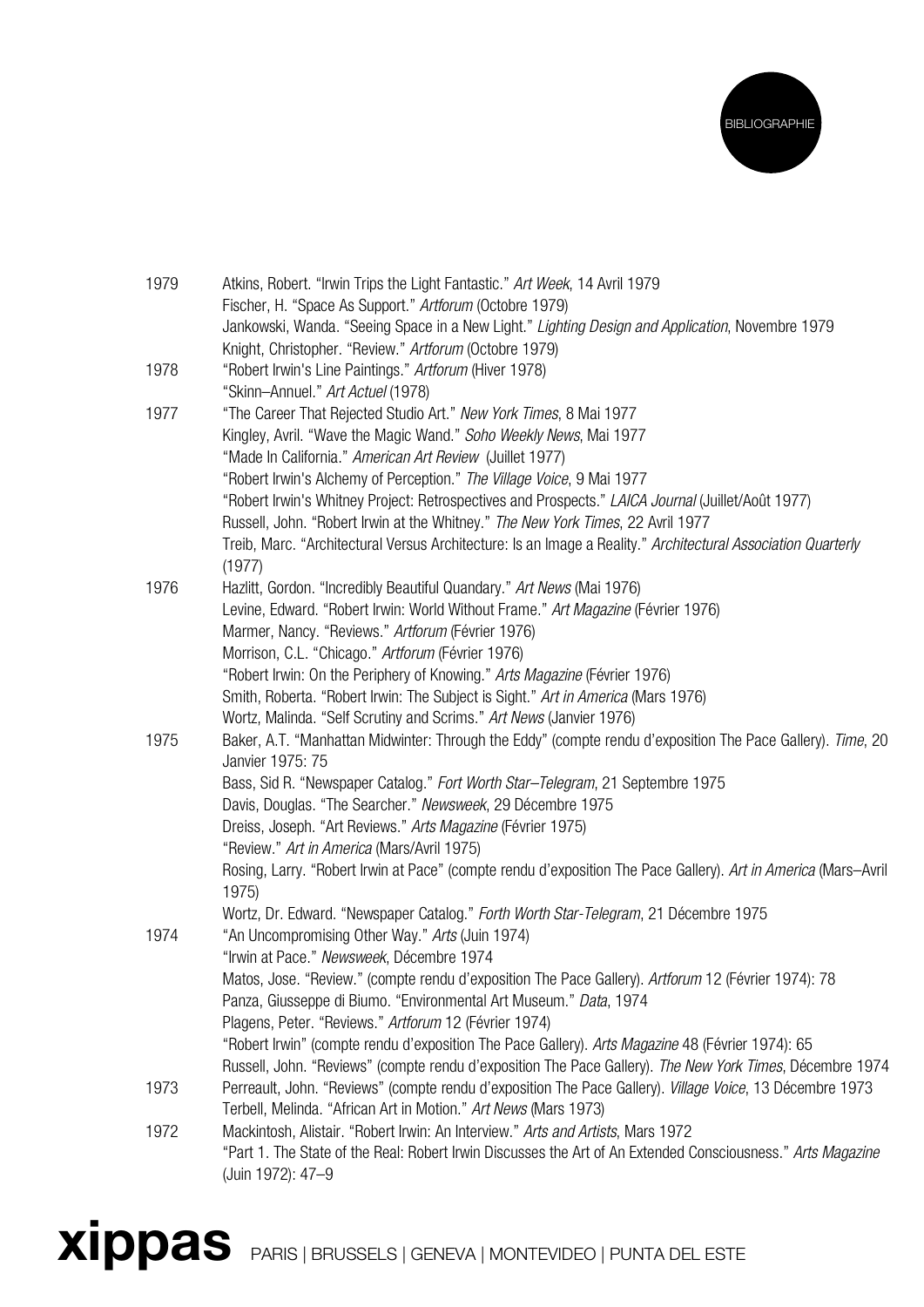

|      | "Part II. Reshaping the Shape of Things." Arts Magazine (Septembre/Octobre 1972)                              |
|------|---------------------------------------------------------------------------------------------------------------|
| 1971 | Baker, Elizabeth C. "Los Angeles, 1971." Art News (Septembre 1971): 27-39                                     |
|      | Drath, Viola. "32nd Corcoran Biennial: Arts as Visual Event." Art International (Mai 1971)                    |
|      | "Irwin at Ace." L.A. Times, Novembre 1971                                                                     |
|      | "Irwin Sculpture Installed." (Worthridge) L.A. Times, Septembre 1971                                          |
|      | Kramer, Hilton. "Minneapolis Museum Opens Today." The New York Times, 18 Mai 1971: 44                         |
|      | "Los Angeles." Art News (Septembre 1971)                                                                      |
|      | Seigel, Jeanne. "Reviews and Previews." Art News (Eté 1971)                                                   |
|      | Seldis, Henry J. "4 Artists in space exploration at U.C.L.A." L.A. Times, Janvier 1971                        |
|      | Wilson, William. "A&T Catalog paints a picture of struggle." L.A. Times, 8 Août 1971                          |
| 1970 | Compton, Michael. "UK Commentary." Studio International (Juin 1970)                                           |
|      | "Los Angeles." Arts Magazine (Novembre 1970)                                                                  |
|      | "Robert Irwin: An Artist's Premises." Artforum (Décembre 1970)                                                |
|      | Rose, Barbara. "Artist's buddy, give money, and total love." Vogue (Février 1970): 179, 221                   |
|      | Russel, David. "London." Arts Magazine (Eté 1970)                                                             |
| 1969 | Ashton, Dore. "New York Letter." Studio International (Décembre 1969)                                         |
|      | Gruen, John. "Art in New York: Logic and Magic-Robert Irwin" (compte rendu d'exposition The Pace Gallery).    |
|      | New York, 27 Octobre 1969: 70                                                                                 |
|      | S.A.K. "Robert Irwin" (The Pace Gallery compte rendu d'exposition). Art News (Novembre 1969)                  |
|      | Krauss, Rosalind. "New York" (The Pace Gallery compte rendu d'exposition). Artforum (Décembre 1969)           |
|      | Ratcliff, Carter. "New York Letter" (The Pace Gallery compte rendu d'exposition). Art International (Décembre |
|      | 1969)                                                                                                         |
|      | Seldis, Henry J. "Top Museum Acquisitions: Span Styles, Centuries." Los Angeles Times, 19 Janvier 1969        |
|      | Stiles, Knute. "Untitled '68: The San Francisco Annual Becomes an Invitational." Artforum (Janvier 1969)      |
|      | Wilson, William. "California artists exploring inner space." L.A. Times, Mai 1969                             |
| 1968 | Baker, Elizabeth C. "Reviews and Previews" (compte rendu d'exposition The Pace Gallery). Art News (Mai        |
|      | 1968)                                                                                                         |
|      | "Exhibition in Pasadena." Los Angeles Times, 19 Janvier 1968                                                  |
|      | Feldman, Anita. "In the Museums." Arts Magazine (Mai 1968)                                                    |
|      | Frankenstein, Alfred. "Discs, Burts, Strips" (compte rendu d'exposition Jewish Museum). San Francisco         |
|      | Examiner & Chronicle, Mars 1968                                                                               |
|      | Glueck, Grace. "Mr. Cool." The New York Times, Mars 1968                                                      |
|      | Kramer, Hilton. "The Jewish Museum." The New York Times, Mars 1968                                            |
|      | "Light on Light." Time, Mai 1968: 68                                                                          |
|      | "Light on Time." Time, 10 Mai 1968                                                                            |
|      | Malcolmson, Harry. "Review." Toronto Daily Star, 20 Avril 1968                                                |
|      | "Place in the Sun." Time, 30 Août 1968: 38-40                                                                 |
|      | Review. Artforum (Mars 1968)                                                                                  |
|      | Robbins, Corrinne. "The Circle in Orbit." Art in America (Novembre-Décembre 1968)                             |
|      | "Robert Irwin Exhibition At Pasadena." Arts (Avril 1968)                                                      |
|      | Seldis, Harry J. "Kassel exhibit Mirrors Cultural Ferment." L.A. Times, Juillet 1968                          |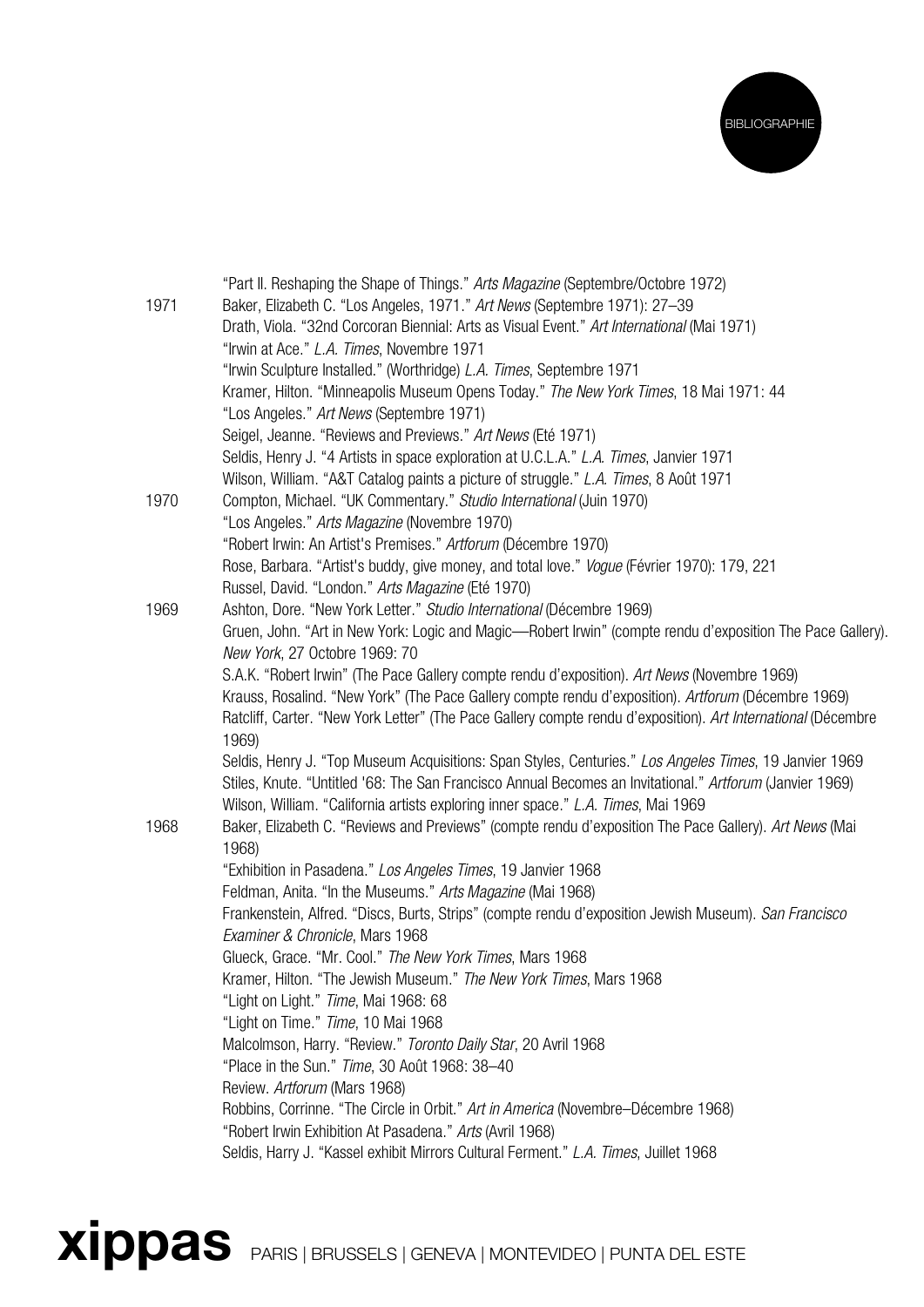

|      | Simon, Rita. "Mid-Monthly Review: Robert Irwin" (compte rendu d'exposition The Pace Gallery). Arts Magazine                                                                             |
|------|-----------------------------------------------------------------------------------------------------------------------------------------------------------------------------------------|
|      | (Mai 1968)                                                                                                                                                                              |
|      | Terbell, Milinda. "Robert Irwin." Arts (Avril 1968): 55                                                                                                                                 |
|      | "Two Generations in Los Angeles: West Coast Report." Art in America (Janvier-Février 1968)<br>Wasserman, Emily. "Gene Davis, Robert Irwin, Richard Smith." Artforum (Mai 1968)          |
|      |                                                                                                                                                                                         |
|      | Wilson, William. "Pasadena Art Museum." L.A. Times, Janvier 1968                                                                                                                        |
| 1967 | Coplans, John. "Art Bloom." Vogue (Novembre 1967)                                                                                                                                       |
|      | Lippard, Lucy R. "The Silent Art." Art in America (Janvier-Février 1967)                                                                                                                |
|      | Livingston, Jane. "Los Angeles." Artforum (Décembre 1967)                                                                                                                               |
|      | "New York." Artforum (Janvier 1967)                                                                                                                                                     |
|      | Waldman, Diane. "Reviews and Previews: Robert Irwin [Pace]" (compte rendu d'exposition). Art News (Janvier<br>1967): 14                                                                 |
|      | Wilson, William. "The Explosion That Never Went Boom." Saturday Review 50 (23 Septembre 1967): 54-56                                                                                    |
| 1966 | Getlin, Frank. "VIII São Paulo Bienal." The Sunday Star, 30 Janvier 1966                                                                                                                |
|      | Hudson, Andrew. "VIII São Paulo Bienal." Art International (Eté 1966)                                                                                                                   |
|      | Ives, Colta Feller. "Robert Irwin" (compte rendu d'exposition The Pace Gallery). Arts Magazine (Décembre                                                                                |
|      | 1966): 72                                                                                                                                                                               |
|      | Kozloff, Max. "VIII São Paulo Bienal." The Nation, 28 Février 1966                                                                                                                      |
|      | Kramer, Hilton. "VIII São Paulo Bienal." The New York Times, 29 Janvier 1966                                                                                                            |
|      | Kramer, Hilton. "Robert Irwin" (compte rendu d'exposition The Pace Gallery). The New York Times, 19                                                                                     |
|      | Novembre 1966: 29                                                                                                                                                                       |
|      | Leider, Phillip. "Robert Irwin/Kennth Price: The Best of the Lackluster." The New York Times, 7 Août 1966<br>Lewis, Carolyn. "VIII São Paulo Bienal." The Washington Post, Janvier 1966 |
|      | Lewis, Carolyn. "Seven Lively Artists Move Northward." The Washington Post, 28 Janvier 1966: B1                                                                                         |
|      | Rose, Barbara. "Los Angeles: The Second City." Art in America (Janvier/Février 1966)                                                                                                    |
|      | Wilson, William. "Couple of Bogey Men Add Luster to an Art Tradition Robert Irwin–Ken Price." L.A. County                                                                               |
|      | Museum, Juillet 1966                                                                                                                                                                    |
| 1965 | Irwin, Robert. "Statement of Position on Photographic Reproductions of His Art." Artforum (Juin 1965)                                                                                   |
|      | "Los Angeles: The Scene." Art News (Mars 1965)                                                                                                                                          |
|      | Solomon, Alan. "Making Like Competition in L.A." The New York Times, Juillet 1965                                                                                                       |
|      | "The New Abstraction on the West Coast, USA." Studio International (Mai 1965)                                                                                                           |
| 1964 | "Circle of Styles on the West Coast." Art in America (Juin 1964)                                                                                                                        |
|      | Fried, Michael. "Seven New Artists." Art International (Eté 1964)                                                                                                                       |
|      | Lieder, Phillip and Hopkins, Henry T. "A Portfolio of Contemporary Los Angeles Art: Formal Art, The Cool                                                                                |
|      | School, Abstract Expressionism." Artforum (Eté 1964)                                                                                                                                    |
|      | "Seven New Artists." Arts and Architecture (Juin 1964)                                                                                                                                  |
|      | Tillim, Sidney. "Seven New Artists at Janis." Arts Magazine (Eté 1964)                                                                                                                  |
| 1963 | Bogat, Regina. "Fifty California Artists." Artforum (Janvier 1963)                                                                                                                      |
|      | van der Marck, Jan. "The Californians." Art International (Mai 1963)                                                                                                                    |
| 1959 | "Exhibition at Ferus Gallery." Art News (Eté 1959)                                                                                                                                      |
|      | Wilson, William. "Art Awards to Turrell and Irwin." L.A. Times, Février 1984                                                                                                            |